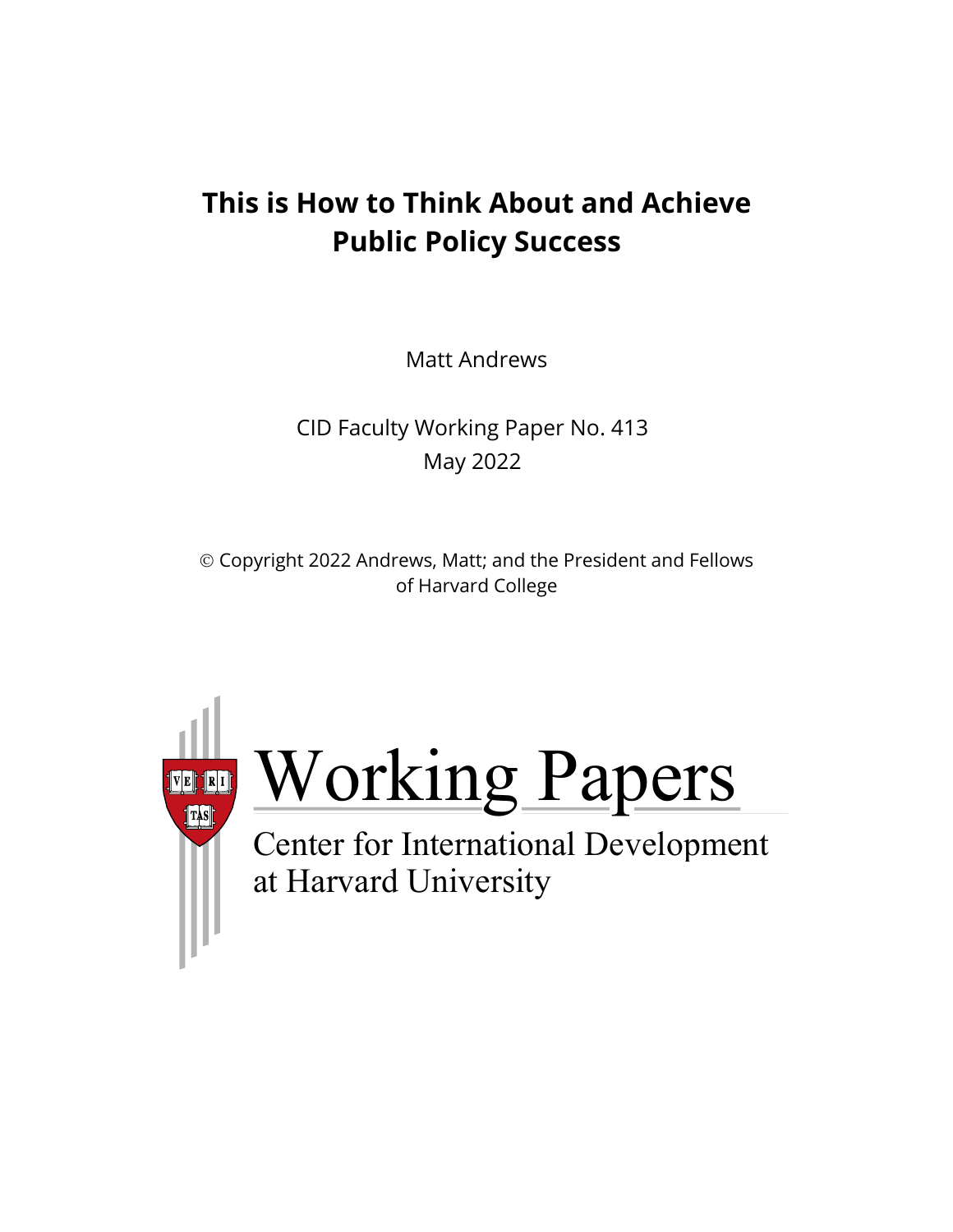# This is how to think about and achieve public policy success

#### Matt Andrews

Harvard Kennedy School

## Abstract

Officials working on public policies must answer questions like 'What does policy success mean?' and 'How should I pursue policy work in order to achieve success?' These are difficult questions, but there are ways to respond. One way draws on what I call the program logic of policy success, which suggests that: (i) Success requires efficiently meeting goals that stakeholders view as relevant, (ii) by doing work focused on impacting high-level objectives through programs that deliver promised time-sensitive outputs and outcomes according to a clear, logical plan. I believe this logic dominates the global public policy community, as 'the way' officials and organizations should think about and do policy work. This paper tests such belief, showing that officials do think in this way and that this thinking is influenced by common budgeting and evaluation mechanisms. I conclude by asking if this way of thinking poses any concerns, especially if it biases policy organizations to produce some kinds of policy success and not others.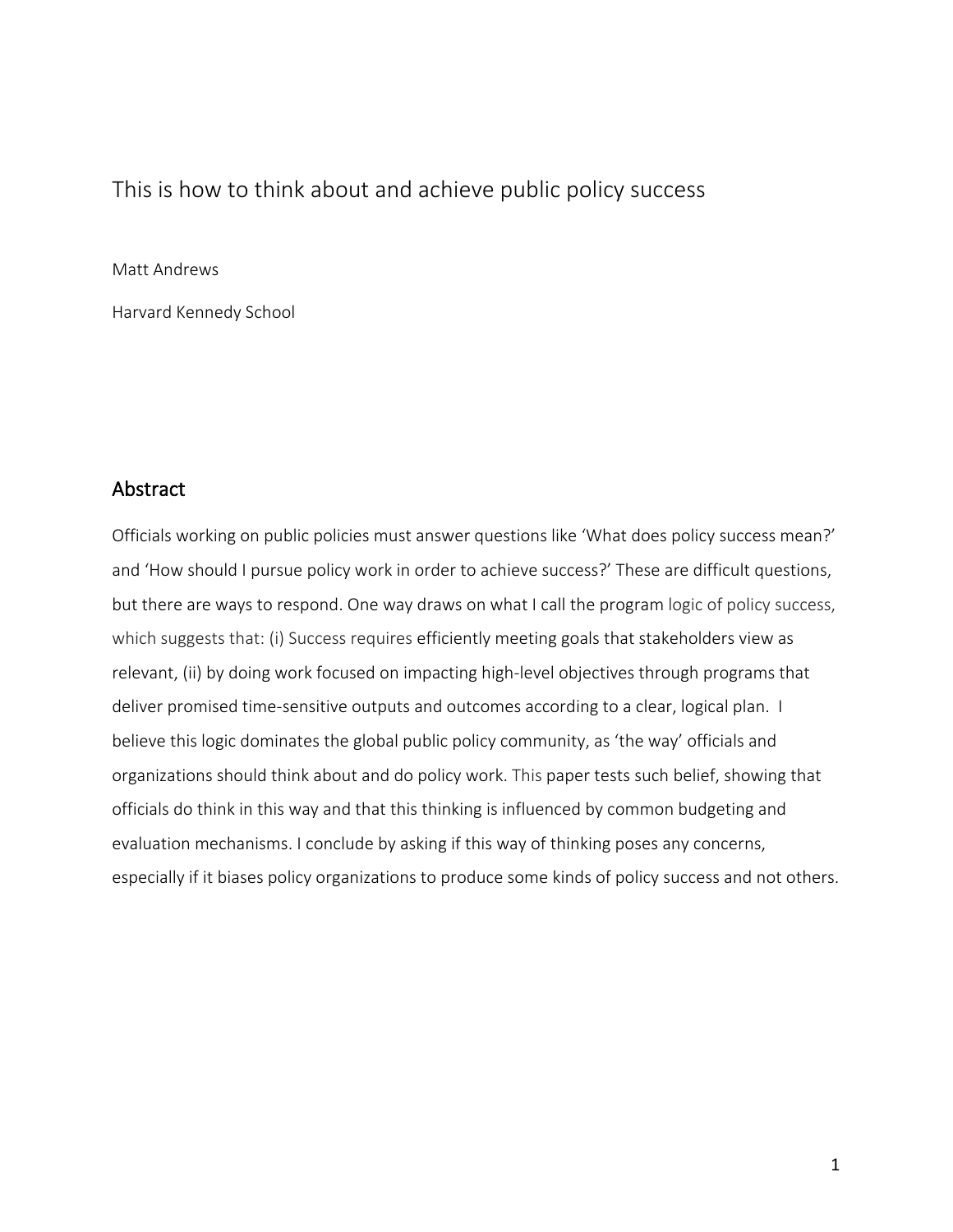## A story from the field

One of my first jobs in government—over 25 years ago—involved devising a rural growth policy for an underserved area of my province. Inspired by the opportunity to 'help people', I was jolted when a mentor asked what I thought success would look like in the work. My answer was simple, "The people will be better off". As I remember, he inquired how I would describe a measure of such success if asked by the Ministry of Finance. I had no answer, unclear how to assess if people were living better lives in a short period; so I asked for advice. "Set a goal you can achieve in the next year and that will advance your high-level objective," I remember him saying. "Then identify how you will achieve the goal, showing how inputs will fund activities and deliver the necessary outputs and outcomes." I took his advice and prepared a work program that gained support and achieved its goals. As it turned out, my mentor's advice was not just personal wisdom, and his ideas are now reflected in many mechanisms organizations commonly employ for policy work. I have used such mechanisms to design, implement and monitor many goal-oriented policy programs in my career. More of these programs achieved their goals than didn't, but I don't know how many have really helped the people I was inspired to serve all those years ago.

## Introduction

Drawing on Ola Abegunde (2015, p.25), I define public policy as the work government does through public officials and partners to solve society's problems and address its future needs. The number, scope and scale of societal problems and needs has expanded in many countries over recent decades, and governments have grown in response, absorbing more civic resources than ever before.<sup>[1](#page-2-0)</sup> It matters, therefore, if today's public policies succeed: If they don't, current problems will go unsolved, future needs will be unmet, society's resources will be wasted, and governments may lose trust and legitimacy with citizens.

<span id="page-2-0"></span> $1$  Andrews (2021, pp.4-5) shows that public policy work "accounted for 39 percent of Gross Domestic Product (GDP) in the average country in 2020, having expanded from 24 percent in 1970" and that the "growing role of public policy reflects over a century of policy accumulation across the world."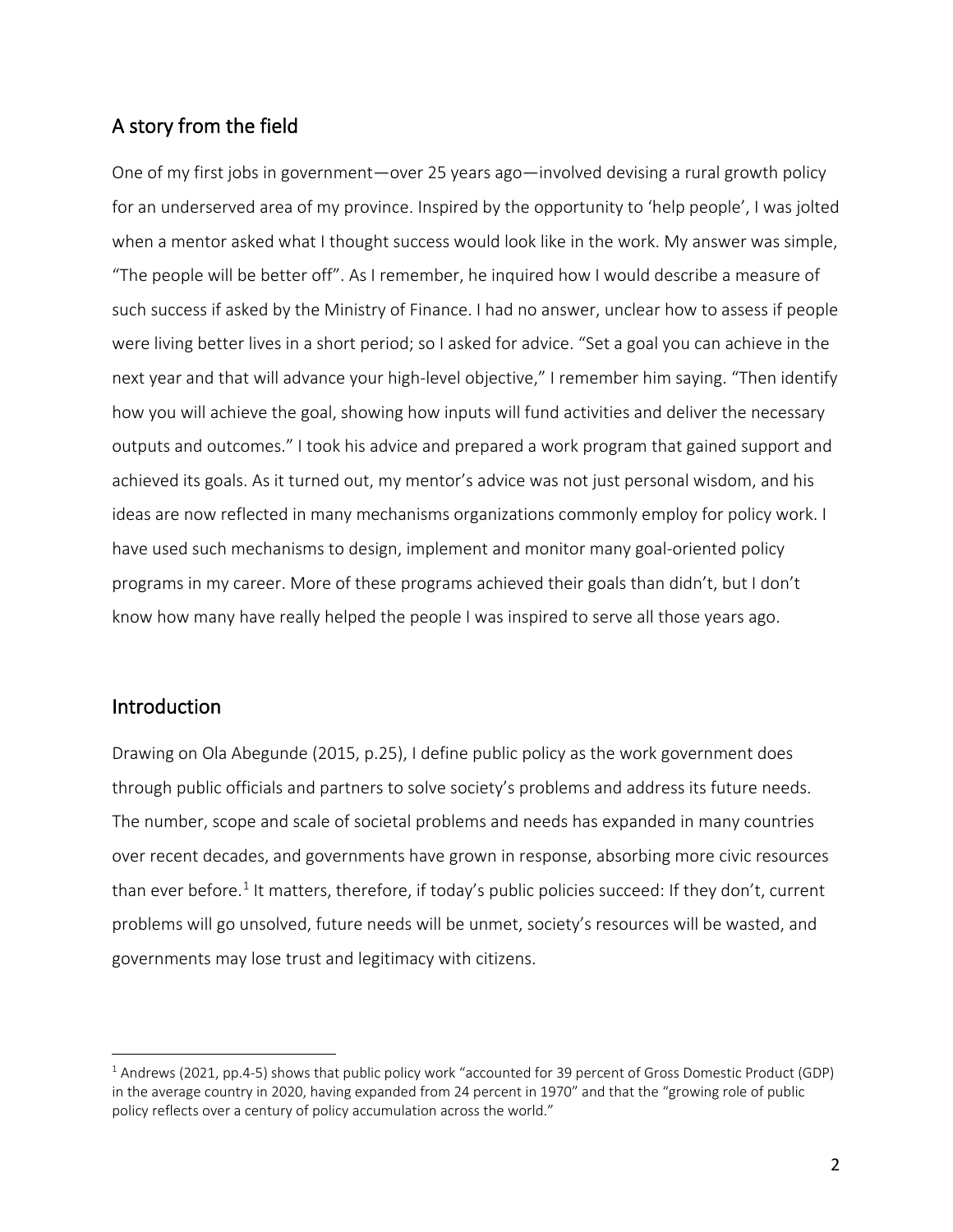What, however, does public policy success mean? And do public officials know how to structure policy work to achieve success? These are difficult questions to answer, but policy officials have developed ways to respond. One way offers what I call a program logic to think about and do policy work, where policy success involves achieving a set of time-defined goals through structured, logical work programs. As my story from the field explains, I learned to use this logic in designing and implementing policies early in my career and then watched policy organizations embed the logics in and through their policy work procedures.

I believe program logic is now dominant in the global public policy community. If this is true, we can expect policy officials to have program logic answers to questions about what success means and how to organize for such. If it is true, we should also ask if any program logic biases exist, leading governments and other policy entities to achieve some kinds of success and not others.

Before tackling the latter question, this paper aims to validate my belief, and show that program logic does indeed dominate policy work across the world, with governments and other policy organizations following such logic as a default when tackling policy challenges. It does so through three sections. The first explains what I mean by the 'program logic' approach—explaining the principles I learned to adopt as a young policy official and how these have become embedded in policy processes. A second section examines whether this logic dominates the way policy officials and organizations in the global public policy community do policy work, reporting on surveys of how these officials define and assess policy success and how budgeting and evaluation mechanisms in policy organizations influence such thinking. A third section concludes that program logics are indeed globally prominent and raises questions for future research; especially asking if program logics bias policy officials and organizations towards delivering narrow, shortterm policy output and outcome success (and not towards effecting broader, long-run impact).

## Making sense of public policy work and success

Public policy work is often prompted by the recognition of high-level social problems or future needs that require a collective response involving government. It is often difficult to develop and implement policy responses to these problems and needs, however, because solutions to big,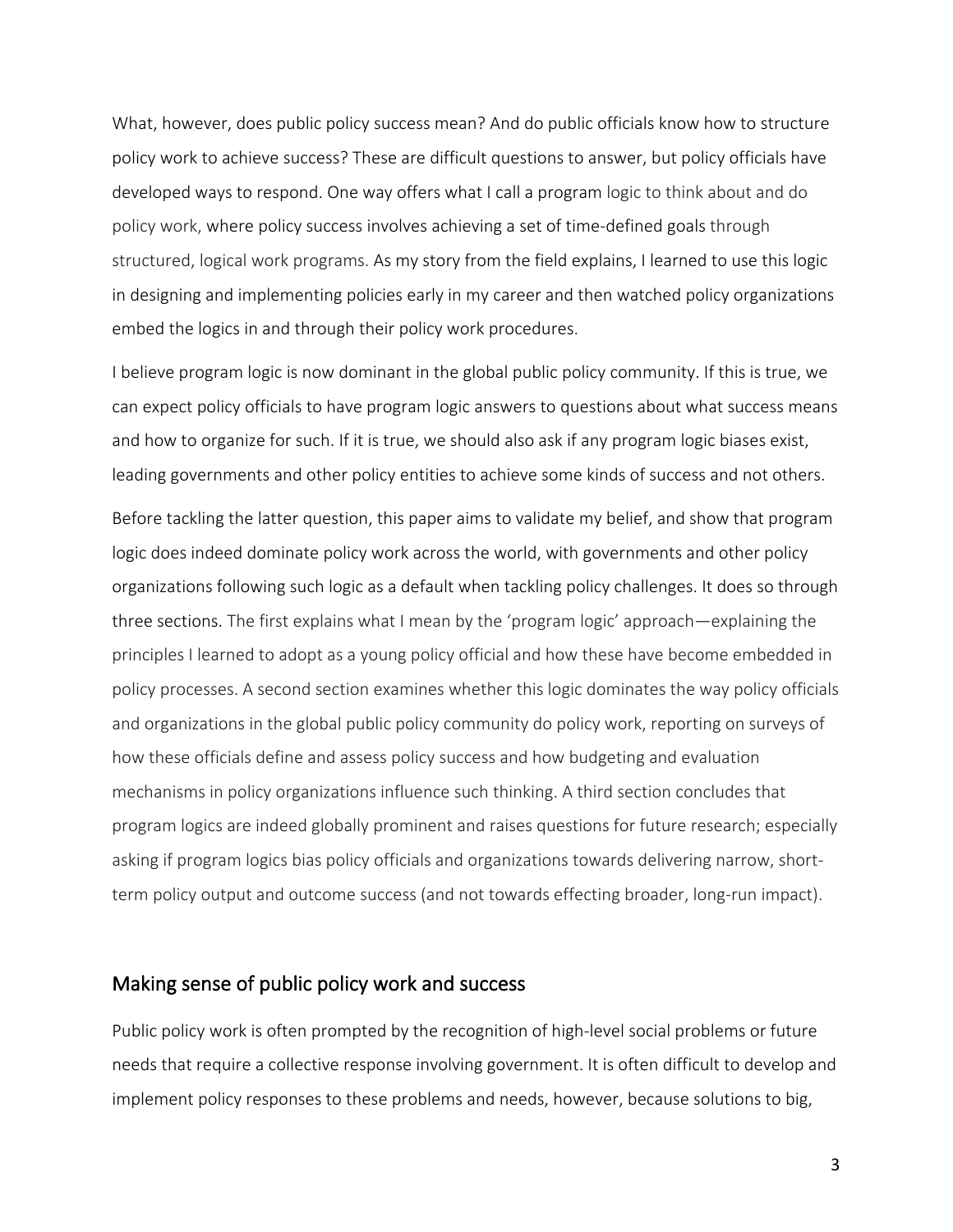uncertain challenges are often unknown, subject to disagreement, and hard to fit into the rulebound administrative processes and short and medium-term budget, project, and election cycles in which policy work takes place. Given these difficulties, officials responsible for designing and implementing policy responses can struggle to answer basic questions about their proposals, like 'what does public policy success mean?' and 'how should policy work be structured to achieve success?' In my experience, however, officials committed to developing policies that address high-level social problems or future needs must develop ways to answer such questions.<sup>[2](#page-4-0)</sup>

#### My personal strategy to do policy work

As explained in my story from the field, I learned to answer these questions early in my career by applying a specific way of thinking about and doing policy work. Inspired by a mentor's advice, this 'way of working' was based on five basic principles (or guiding norms).

First, I learned that policy work must focus on specific high-level social objectives. This may seem like a simple notion, but many policies focus on complying with administrative processes or controlling means (like finances) and not delivering objectives—or they allude only weakly to objectives (in vague aspirations like 'we plan to help people'). These other focal points do not mobilize the support or staying power needed to address challenging social problems or needs, and they do not effectively direct and drive such work. This support, staying power, direction, and drive only comes when work focuses on specific, significant high-level objectives.

I also learned to pursue challenging policy work in the right way, through a series of programs. Overly high-level, big-bang type work that promises to achieve objectives in one large policy initiative is unlikely to succeed, as demanding agendas are hard to deliver in the procedural and temporal boundaries that characterize most policy engagements. Low-level work that tackles large problems through multiple stand-alone projects is also unlikely to succeed, with results that are too small and uncoordinated (in and across time) to reach high-level objectives. What

<span id="page-4-0"></span> $2$  My view reflects that of John Koskinen, former head of the United States Office of Management and Budget, who said, "any Federal manager" should be able to answer three questions: "What is your program or organization trying to achieve? How will its effectiveness be determined? How is it actually doing?" (McLaughlin and Jordan 1999, p.65).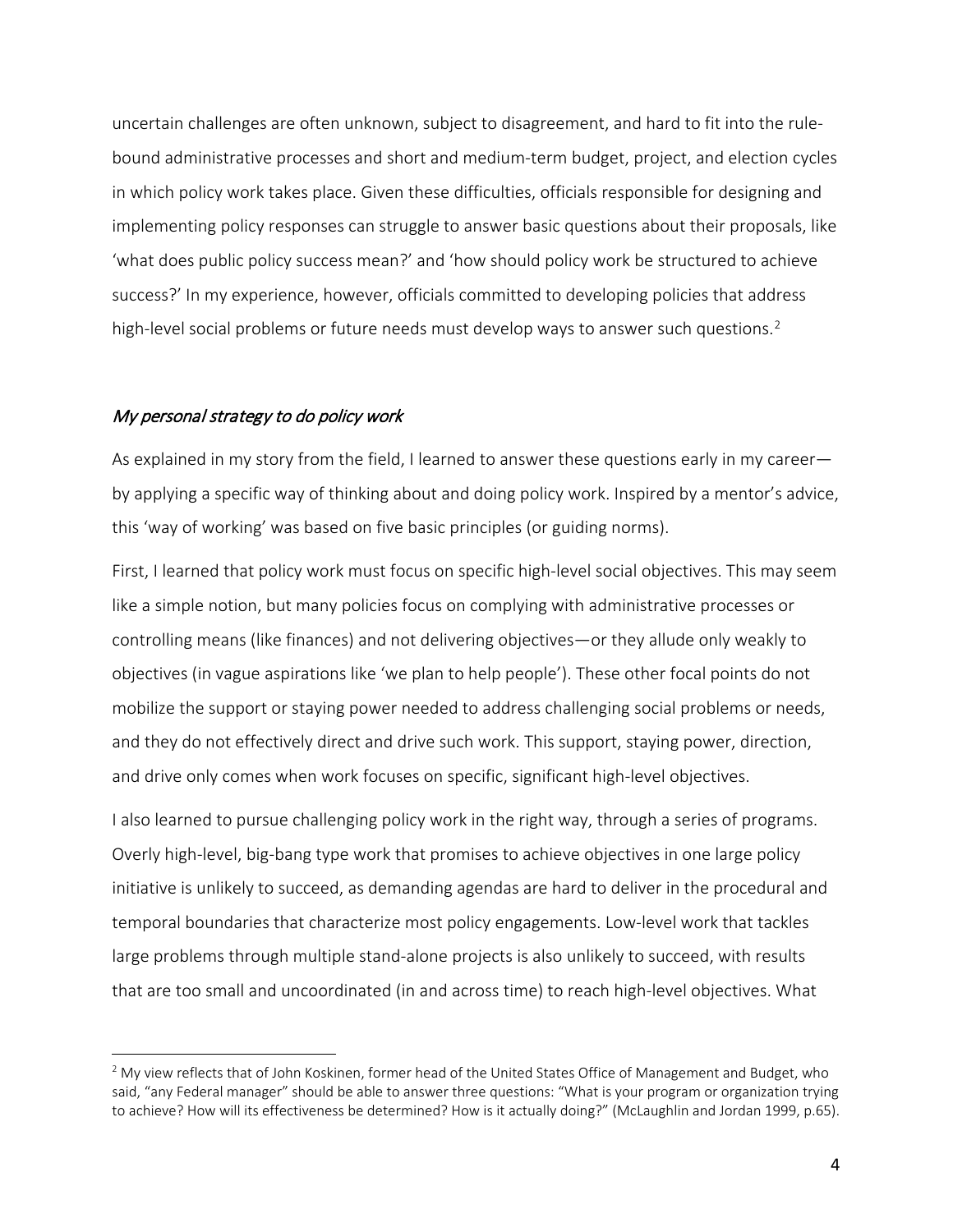one needs is a series of mid-level work programs, in which multiple project-level activities are combined in multi-component projects (or programs) to deliver more significant, impressive results than are possible through single projects, but in a way that fits the time and process constraints of most public policy systems.

I also learned to direct programs on goals, specified as measurable time-bound commitments. This requires clearly communicating what a policy initiative will achieve, using words like 'outputs', 'outcomes', and 'impacts'. Outputs are the things one produces or delivers most directly through policy work (like schools) and outcomes are the things one wishes to achieve with or through these deliverables (like improved enrollment rates). One can also communicate goals as 'what we aim to change' through outcomes (like education equity), but such impacts usually manifest after programs end and are seldom clearly attributable to policy work. Therefore, one should be careful about including them as goals to achieve in time-bound work.

I learned, further, that policy work is more likely to succeed if it follows a clear, logical plan. This lesson assumes that decision-makers are inclined to provide more support to proposals that explain clearly how public resources will be used to generate promised deliverables and goals (as in, 'your financial inputs will pay for these activities that will produce these outputs and yield these outcomes'). The lesson also assumes that clear, logical plans help one operationalize ideas, organize people to do required work, and inform a monitoring and control strategy to ensure policies are implemented in ways that facilitate the achievement of set targets. My experience suggests these assumptions hold; and clear, logical plans are a key to achieving promised goals.

Finally, I learned that programs are considered successful when others believe they are needed, and they produce promised results in an economic and timely manner. One can satisfy this belief by showing, first, that work is motivated by a specific, prioritized high-level objective; and its goals and processes are likely to help realize this objective. One must also demonstrate that the work delivers on its promises, reaching output and outcome milestones and goals. Finally, one must show that outputs and outcomes were delivered on budget and on time. I find that one can establish this kind of narrative by following the lessons offered here (given the focus on tackling high-level objectives by achieving related goals through a disciplined plan linking inputs, outputs, and outcomes, and allowing one to communicate if the work was done on budget and on time).

5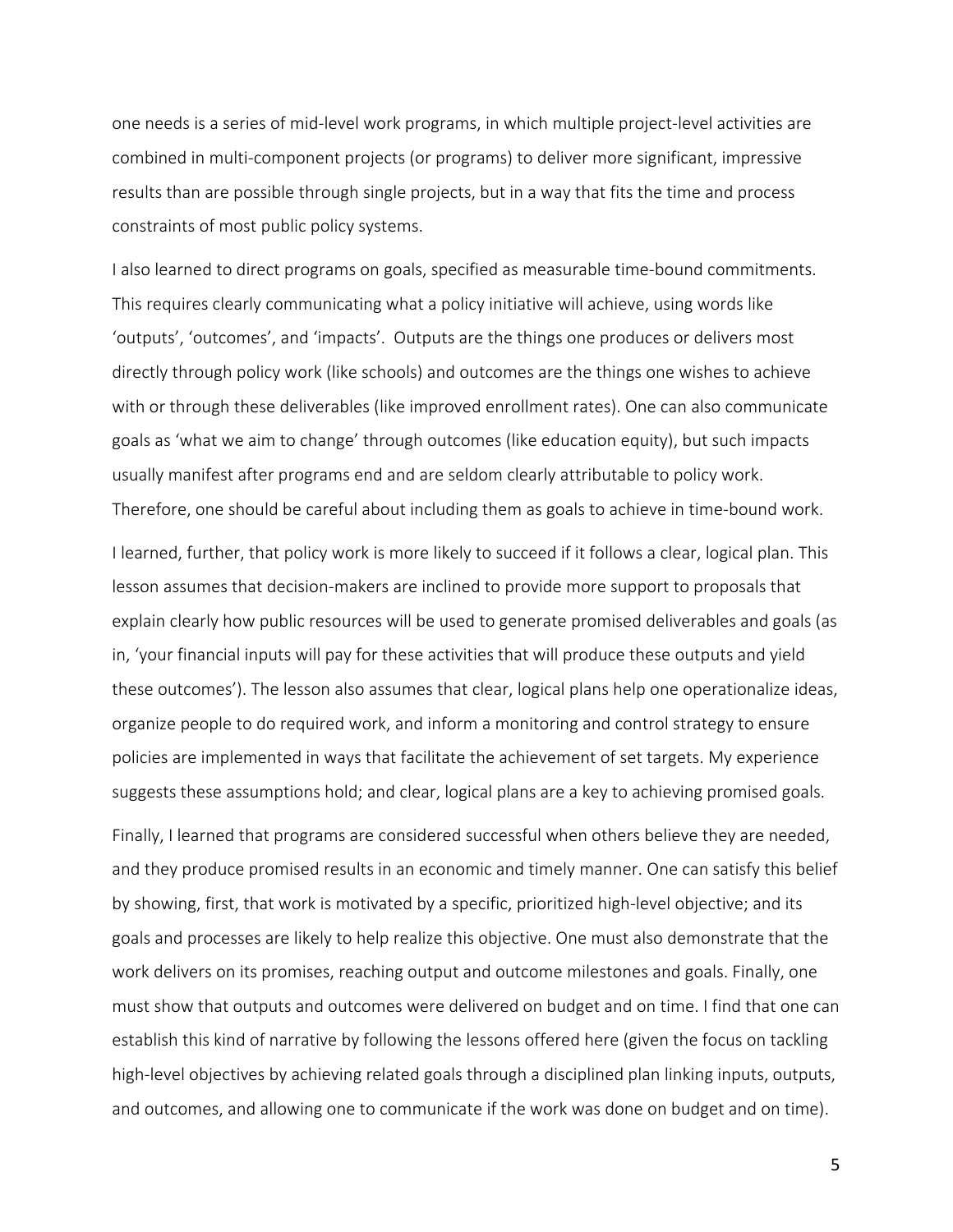#### The policy community's strategy?

These lessons combined into a strategy that framed how I approached policy work for most of my early career as a practitioner. For a short period in the 1990s, I thought it was a personal strategy I alone knew (given assistance from my mentor, of course). I soon found that my strategy was built on ideas that others had been writing about for decades, however, and that these ideas were becoming commonplace in the global public policy field—manifested in tools that organizations were adopting and in a vocabulary of practice that many other policy officials were also using to make sense of, describe, and otherwise talk about their policy work.

I found, for instance, that program and performance-based budgeting studies already stressed the importance of focusing on high-level social objectives (Novick 1968). This literature also provided policy officials with programmatic budgeting tools, which Bradley (1968, pp.3-5) noted begin "with an effort to identify and define … objectives" and then allocate money to programs tackling such objectives. These studies also cemented the concept of the policy 'program' as a vehicle to use when combining activities or projects addressing the same high-level objective (Edvardsen 1995). Reflecting this, a 1995 study of program budgeting in New South Wales noted that program budgeting involved dividing health services into "programs [with] clear healthrelated objectives [based for example] on particular disease groups" (Viney et al 1995, p.29).

I also found that a vibrant academic and practitioner literature on project and policy planning emphasized the importance of targeting specific, measurable goals in policy work, and outlining the processes needed to achieve such goals (Kaufman 1988, Wolman 1981). These studies also introduced 'results chain' language to use in identifying goals, and tools like 'Logical Frameworks' (LogFrames) and (later) 'Theories of Change' to use when planning (Akroyd 1995, Bushnell 1990, McLaughlin and Jordan 1999, Nancholas 1998, Rush and Ogborne 1991, Van de Ven 1980, Wiggins and Shields 1995). These tools were used by all the policy organizations I worked in and with from the late 1990s onwards, with most policy officials routinely adopting the results chain language of inputs, outputs, outcomes, and impact in their work (shown in Figure 1).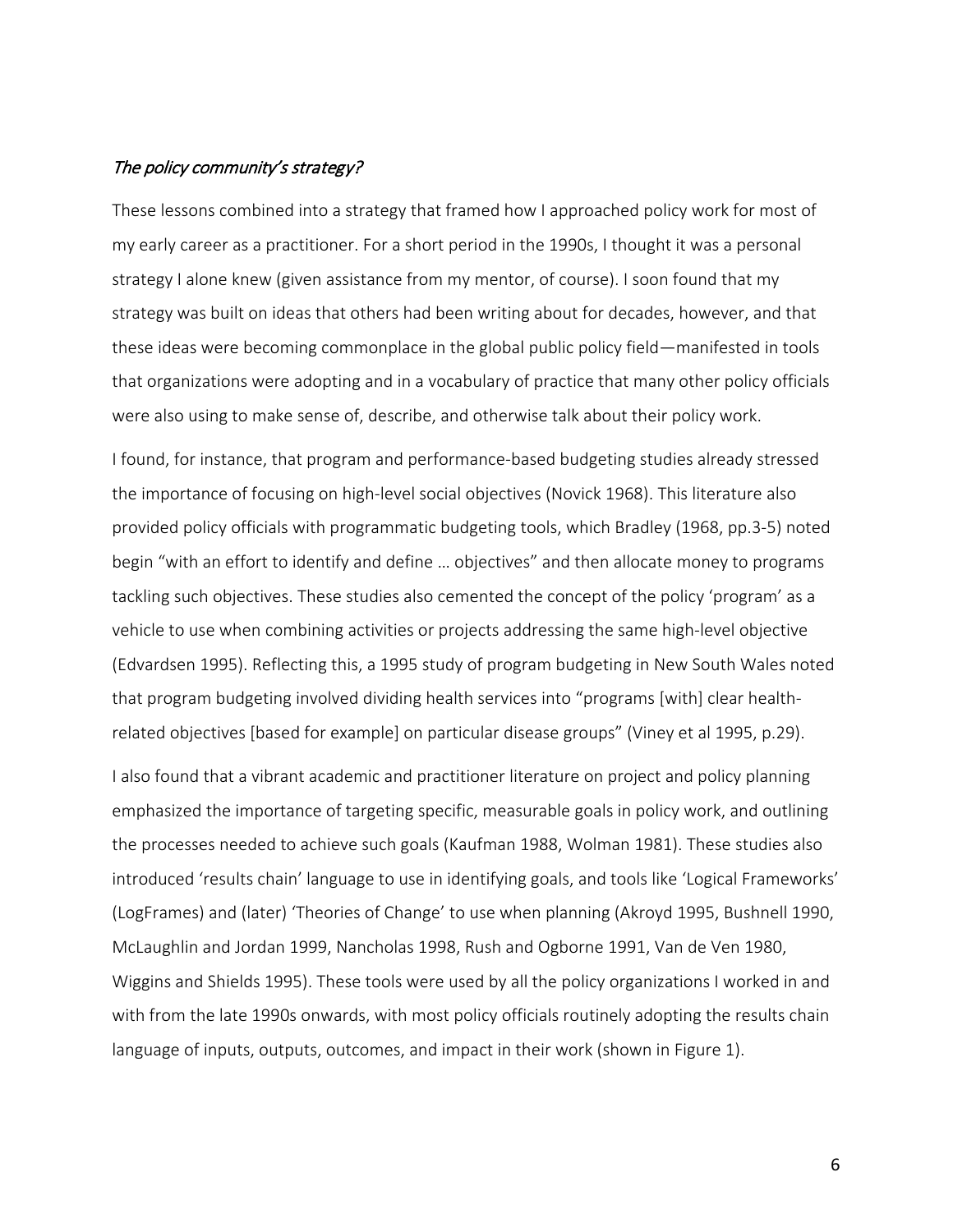Figure 1. The language of results chains



 *Source:* CDC (undated, b, pp.2-3), OECD (2020, p.12), Public Service Commission (2008).

This results chain language also influenced the public policy community's evaluation cluster, with many governments adopting LogFrame-influenced program evaluation methods in or after the 1990s (Cracknell 1994, Gasper 2000, Jackson 1993). These methods added to the language of program success as well, with concepts like relevance, effectiveness and efficiency introduced as evaluation criteria in many governments and policy organizations (OECD 1991, 1998, 2000, Sanderson 1996, Van der Knaap 2000). The concept of 'relevance' examines whether programs are needed and propose appropriate strategies. This can be judged by asking what high-level objective a policy addresses and if it follows an appropriate strategy to address such objective. 'Effectiveness' assesses whether programs achieve their goals and is gauged by asking if promised outputs and outcomes are produced and delivered. 'Efficiency' captures the cost and time taken to do policy work and is reflected in the ratio of outputs and outcomes to inputs. Such concepts have become integral to academic definitions of 'program' and 'programmatic' policy and project success (Bovens et al. 2002, McConnell 2010, and Shao et al. 2012) and are the concepts many modern evaluation tools assess to determine if policy work has been successful or not.

#### A dominant community logic?

In writing, it is clear that 'my strategy' for doing policy work was never mine; I was just channeling the zeitgeist of my community—and learning words and tools that others were also learning. These words and tools were being established as the means through which policy officials like me could think about and do policy work. Sociological new institutionalists might call these means an institutional logic—or combination of symbolic constructions and material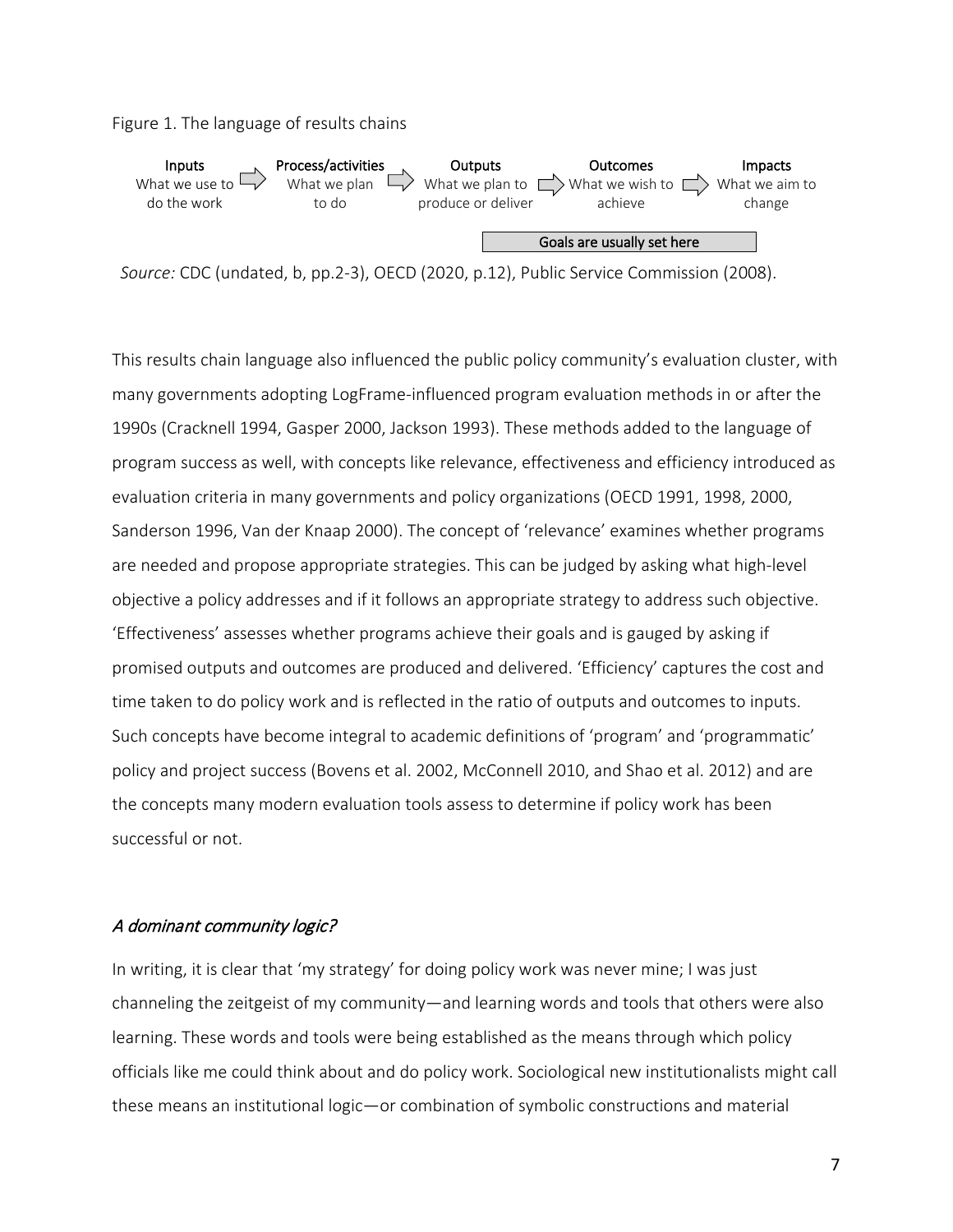practices a community of individuals uses to organize and provide meaning to its world and work (Friedland and Alford 1991, p.284, Thornton and Ocasio 1999, p.804, Thornton et al. 2012).

The symbolic constructions and material practices in question include vocabulary, processes, and tools I have discussed, that inform what I call the 'program logic' of public policy success. This program logic gives policy officials the following answers to questions posed earlier, 'what does public policy success mean?' and 'how will policy work be structured to achieve success?':

- Public policy success is achieved by efficiently meeting goals stakeholders view as relevant.
- This requires work focused on impacting specific high-level objectives through programs that deliver promised time-sensitive outputs and outcomes according to a clear, logical plan.

As discussed, I see this logic supported by and embedded in the program and performance budgeting, planning, and evaluation mechanisms now common in governments, the language of results chains, logical frameworks and theories of change, and the way many policy organizations emphasize relevance, efficiency, and effectiveness when assessing policy success. It is the way of thinking that Compton and Hart (2019, p.5) describe as the "focus of 'classic' evaluation," centered on how a policy meets its "goals, the theory of change underpinning it, and the selection of the policy instruments it deploys—all culminating in judgements about the degree to which a policy achieves valuable social impacts" on high-level objectives.

This is not the only logic of public policy success, however. Other logics are evident across the literature and in practice, suggesting alternative answers to the questions about how to define policy success and organize for such. I draw examples from prominent studies on policy success, which suggest the importance of focusing on political, process, endurance, and distributional (or fairness) success when thinking about and doing policy work (Andrews et al. 2017, Bovens et al. 2002, Compton and Hart 2019, McConnell 2010, Newman and Head 2015). These studies do not use the word 'logic' to explain the different ways of thinking and doing implied by the various types of success, but they are similar. I offer simple versions here:<sup>[3](#page-8-0)</sup>

<span id="page-8-0"></span><sup>&</sup>lt;sup>3</sup> These summary descriptions are simplified and draw ideas from multiple sources, that sometimes use similar terms to describe success but in marginally different ways. It is likely, therefore, that my descriptions do not align perfectly with any one of the referred sources.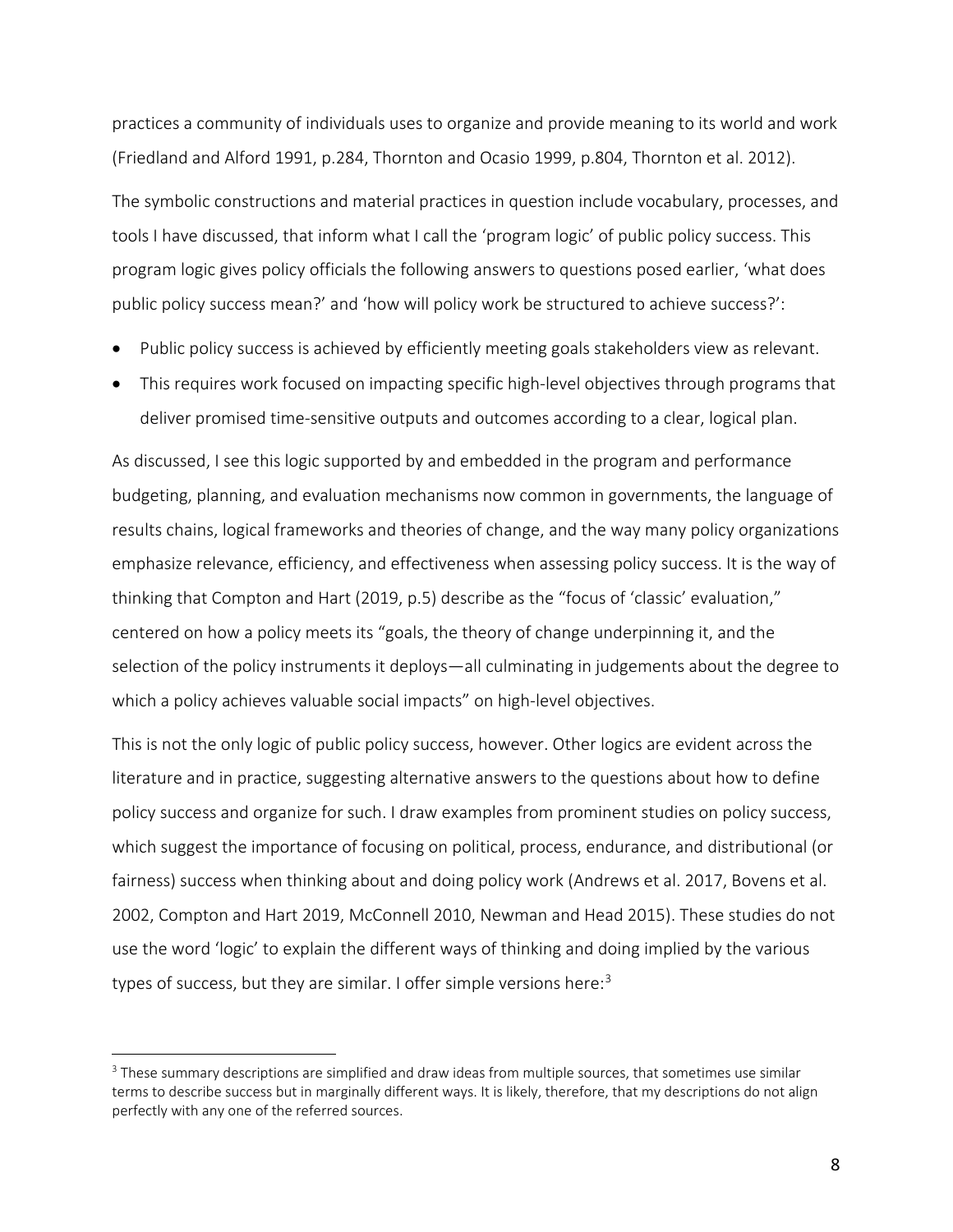- A political logic suggests that policies achieve success by yielding reputational and electoral gains to political patrons (with satisfied citizens) through work focused on mobilizing political support by promising (and delivering enough) visible, short-run, socially popular results.
- A process logic infers that policies achieve success when they expand legitimacy (and trust in government) through work focused on attracting support by following design, decisionmaking, and delivery processes that citizens and other stakeholders view as appropriate.
- An endurance logic offers that policies succeed when program, political, and process gains grow over time and catalyze streams of new gains (and innovation) through work focused on expanding policy functionality by building technical, political and organizational capabilities.
- A distributional (or fairness) logic infers that policies achieve success when stakeholders view processes and products as fair (promoting equity) given work focused on distributing gains and losses in just ways through inclusive processes and carefully targeted deliverables.

Some readers might argue that these logics can combine into one mega program-politicalprocess-endurance-distributional logic that influences how policy officials make sense of and do policy work. I agree with the sentiment and intention: All these logics seem to matter and should be considered by all policy officials all the time. In practice, however, I have experienced the logics as distinct from each other, providing different ways of viewing and pursuing policy success and the work needed to achieve such. I believe the logics do not interact easily because they are encouraged and facilitated by different symbolic and material mechanisms, with different language and practice for each. The way success is assessed in the program logic (by measuring 'effectiveness' and 'efficiency') differs, for instance, from that in the political logic (where 'citizen satisfaction' and 'electoral success' matter) and the process logic (which might stress 'trust in government' as they key result) and the endurance logic (centered on concerns like 'sustainability' and 'innovation') and the distributional logic (which emphasizes 'equity').

Literature on institutional logics finds that communities and fields often have multiple logics at play, and that these logics compete to influence community members (Andrews 2013, Thornton and Ocasio 1999). In a recent study, for instance, Belair-Gagnon et al. (2020, p.301) describes two logics in news media organizations—an "experimental, audience-oriented, and efficiencyseeking logic" and a "journalistic logic prioritizing journalistic workflows, news formats, and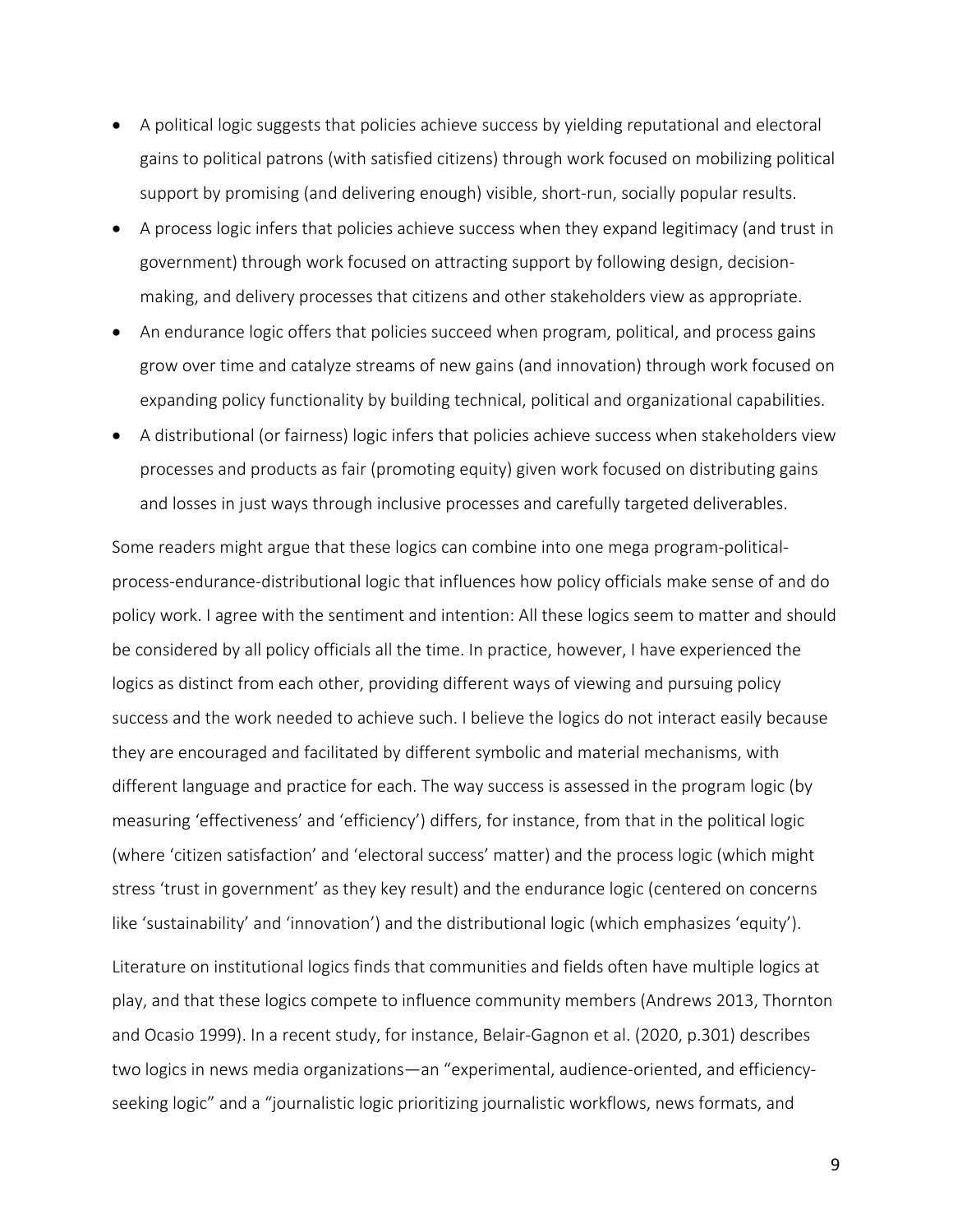associated autonomy for news workers." The authors find that these logics are in competition, with the more embedded journalistic logic limiting change associated with the newer experimental logic. They reference Heinze and Weber (2016, p.1) in explaining this, noting that "incumbent logics" like the journalistic logic dominate other logics because they "are entrenched in organizational routines, status orders, policies, and structures that hamper change and trigger resistance" to the other logics. Given this explanation, I as a reader would expect most people in media organizations to behave in ways that reflect the embedded journalistic logic.<sup>[4](#page-10-0)</sup>

I would similarly expect most public policy officials to behave according to the program logic of public policy work and success discussed in this paper, which I believe dominates other logics in the global public policy community. I base such belief on the view that the program logic is more embedded in the language and practice of the global policy community than other logics, such that policy officials are more influenced by program logic than others. Stated practically, I believe that most policy officials have had their views, incentives, capacities, interactions, words, and behaviors shaped by program logic mechanisms like program budgeting and evaluation processes, 'logical' planning tools, and results chain vocabularies. Given such influence, I argue that program logic now informs the default "regularized and predictable" way these policy officials think about and address policy challenges (Jackall 1988, p.112), providing the dominant script they use to describe policy success—as 'efficiently meeting goals that stakeholders consider relevant'—and to structure their work in the hope of achieving success—'in programs that deliver promised time-sensitive outputs and outcomes through clear, logical plans'.

## Does program logic dominate the public policy community?

This is my own personal belief or hypothesis. It thus needs to be tested. I adopted a two-part strategy to conduct such test, aimed at capturing how policy officials think about and measure success and how their policy organizations' budgeting and evaluation mechanisms shape ideas

<span id="page-10-0"></span><sup>4</sup> Even though some might be what Belair-Gagnon et al. call 'intrapreneurs' who use "opportunistic tactics to create and strengthen organizational free spaces aligned with the new [or alternative] logic, and then leverage the capacity that is developed to extend elements of the new logic into the broader organization" (Heinze and Weber 2016, p.1).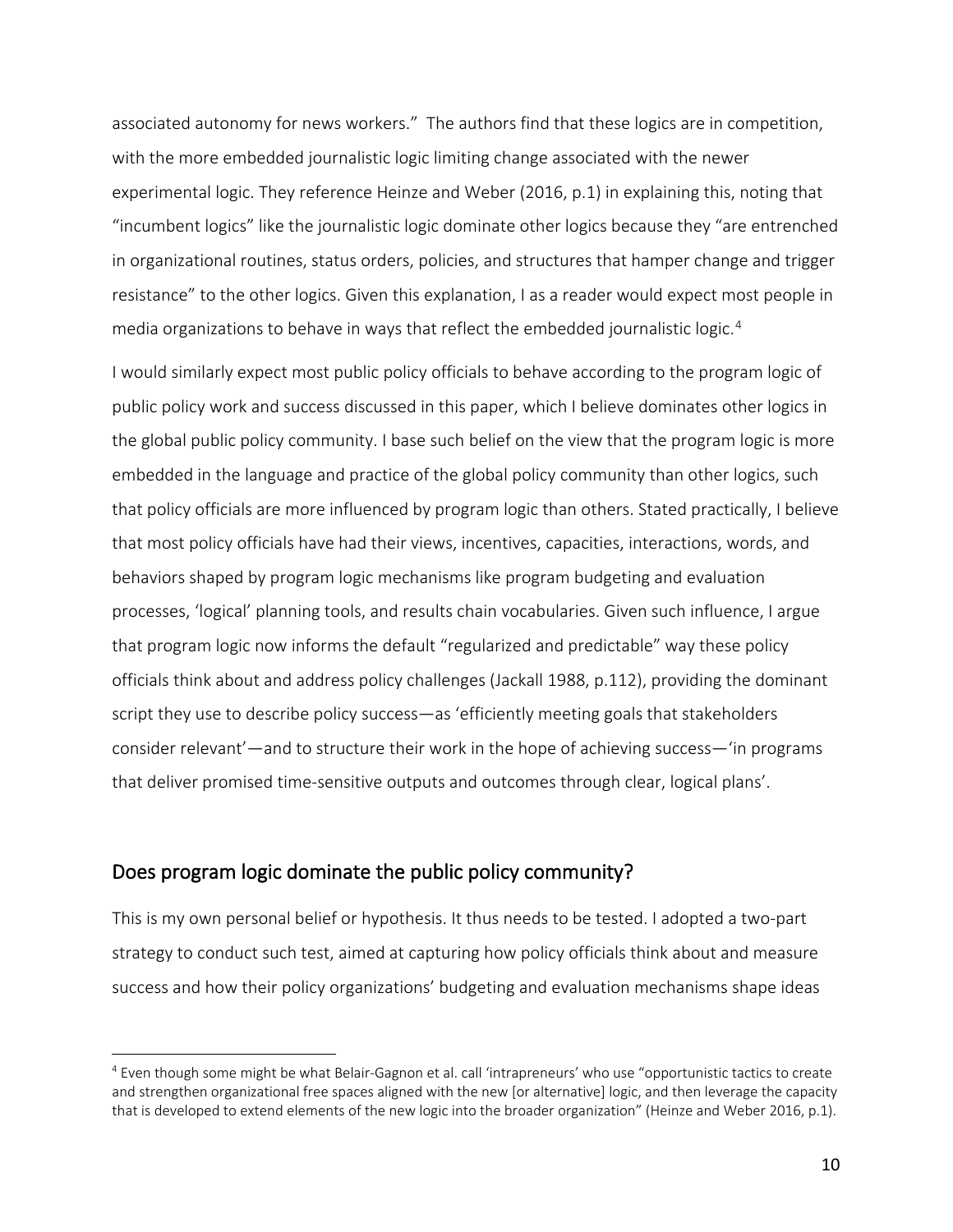about success. My goal was to see if the program logic dominates how officials define success and if their organizations embed a program logic in the structure of public policy processes.

### How do policy officials define policy success?

I conducted an informal online survey of 125 past students to gain a view into how active practitioners think about policy success. I focused on this relatively small, targeted group because I knew they occupied current roles as policy officials and had done so for at least five years (in their governments' Ministries of Planning or Finance, for instance, or in sector ministries like Education or Health, or in bilateral or multilateral development organizations working with governments). I asked one question in the survey: 'How do you define and assess public policy success in your current job?' In describing this question, I explained the aim of learning what each respondent and their organization did in practice and asked for details on criteria used to judge policy success (how they 'define' success) and tools and methods used to assess these criteria (how they 'evaluate' success).

In asking for one clear description, I hoped respondents would identify their organization's primary approach to assessing policy success (acknowledging that other, less prominent approaches probably exist) and to see if this approach reflected a dominant program logic.

I received 77 answers (a 62 percent response rate) from a varied set of officials.<sup>[5](#page-11-0)</sup> These answers were all clear about how success was defined and evaluated. For instance, one official wrote, "We measure success as progress in completing activities written in our plans, measured as milestones and assessed by auditors." Another noted, "Public policy success is measured with reference to output and cost metrics, like number of companies/beneficiaries served and percentage of budget spent, that are monitored quarterly by budgetary agencies." Another explained, "Budget agencies monitor if targets are being reached and if money is spent as it was budgeted; less regular evaluation studies indicate that the outcome is felt on the ground."

<span id="page-11-0"></span><sup>5</sup> There were 22 respondents from Africa, 17 from Europe, 16 from the United States, 8 from Latin America, 7 from Asia and 7 from the Middle East. Over half (53 percent) had 10 to 15 years of experience, 21 percent had over 15 years of experience, and 26 percent had 5 to 10 years of experience.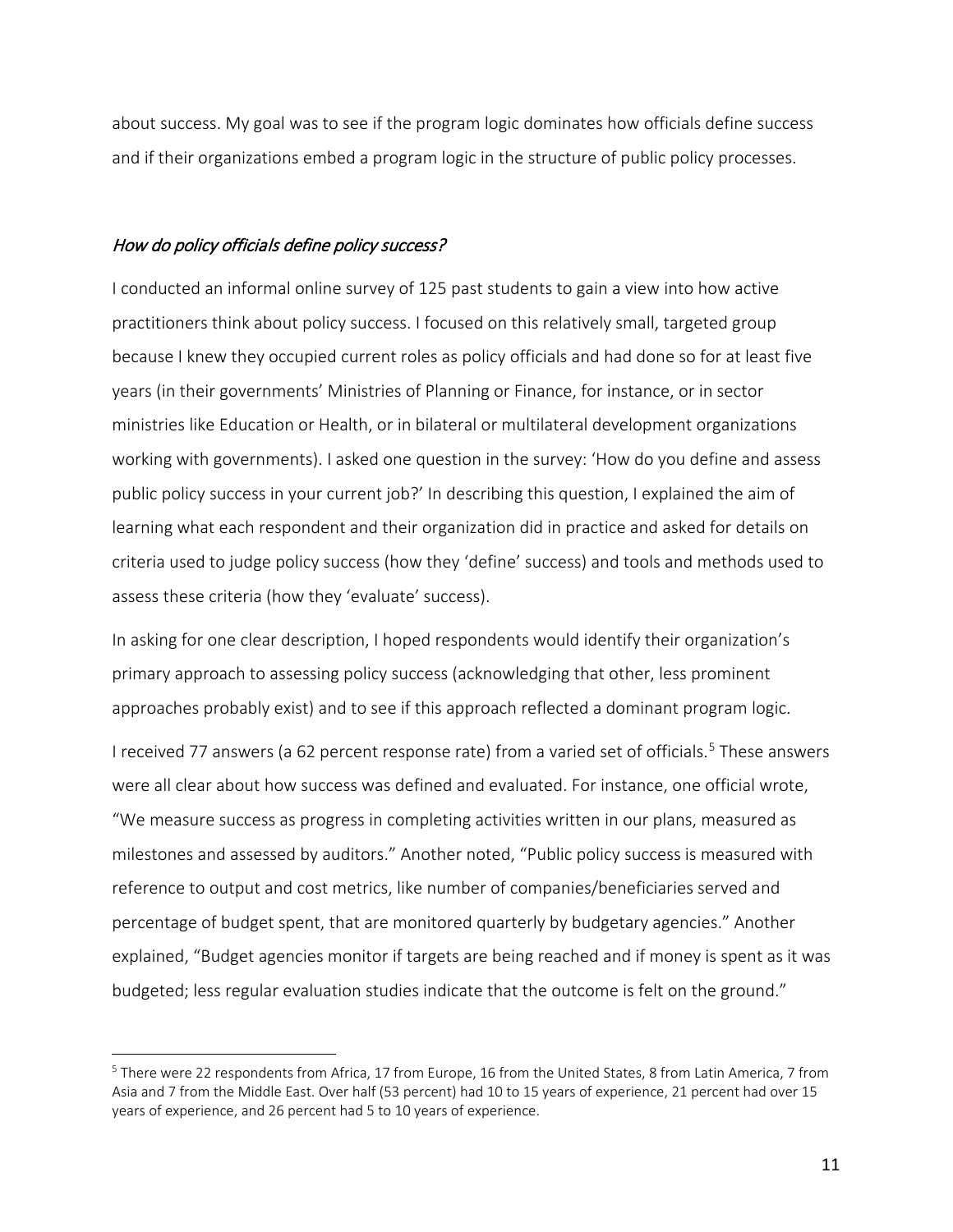I analyzed the answers using manual word mining techniques aimed at identifying the most frequently used words and word clusters (to see how often program logic language was used in describing success). There were 1,823 words in total (an average of 24 per submission) but I removed many prior to determining which were most common: 'Public' and 'policy' accounted for 167 words, for instance, linking words like 'in', 'the', 'that', and 'are' contributed 824 words, and words relating to examples (such as 'number of companies/beneficiaries served') accounted for 356 words. There were 4 to 10 key words per answer after removing such words, with 486 in total.<sup>[6](#page-12-0)</sup> I sorted these into categories, capturing whether they referred to success descriptions (231 words), assessment mechanisms (148 words), or assessment entities (10[7](#page-12-1) words).<sup>7</sup>

The most common words used to describe policy success were 'goals' (25 words) and 'outcomes' (21) which feature prominently in the program logic lexicon alongside other frequently referenced words like 'outputs' (17), 'activities' (15), 'objectives' (14), 'impacts' (13), 'targets' (11), and 'milestones' (9). These logical framework and results chain words (see Figure 1) are often referenced in assessments of 'program effectiveness' (as discussed). They accounted for 54 percent of all the key words describing success. The next most referenced set of words (making up 17 percent of all the references) focused on cost and time efficiency (in terms like 'on-budget', 'on time', 'cost efficient', 'cost', 'time', and 'timely').<sup>[8](#page-12-2)</sup> These words are also featured in the program logic vocabulary (used when evaluators assess program efficiency).

When combined, this program logic vocabulary accounted for 71 percent of all the key words policy officials used to define or describe policy success. The next most notable set of words related to things like 'citizen satisfaction' and 'political support' (12 percent), 'compliance' with laws and regulations (8 percent), 'sustainability' (5 percent), capacity growth (2 percent) and vague concepts like 'progress' and 'results' (2 percent). These words could count as referring to

<span id="page-12-0"></span><sup>6</sup> For example, I took 4 words (progress, activities, milestones, and auditors) from the 19-word comment, "We measure success as progress in completing activities written in our plans, measured as milestones and assessed by auditors." In another example, I included 9 words (budget agencies, monitor, targets, as-budgeted, evaluation studies, and outcome) from the 30-word comment, "Budget agencies monitor if targets are being reached and if money is spent as it was budgeted; less regular evaluation studies indicate that the outcome is felt on the ground." <sup>7</sup> Words like progress, activities, milestones, targets, as-budgeted, and outcome were classified as descriptors of success. Words like audit, monitor, and evaluation studies were categorized as assessment mechanisms. Words like auditors and budget agencies were classified as assessment entities.

<span id="page-12-2"></span><span id="page-12-1"></span><sup>&</sup>lt;sup>8</sup> There were 39 such words in the key word population.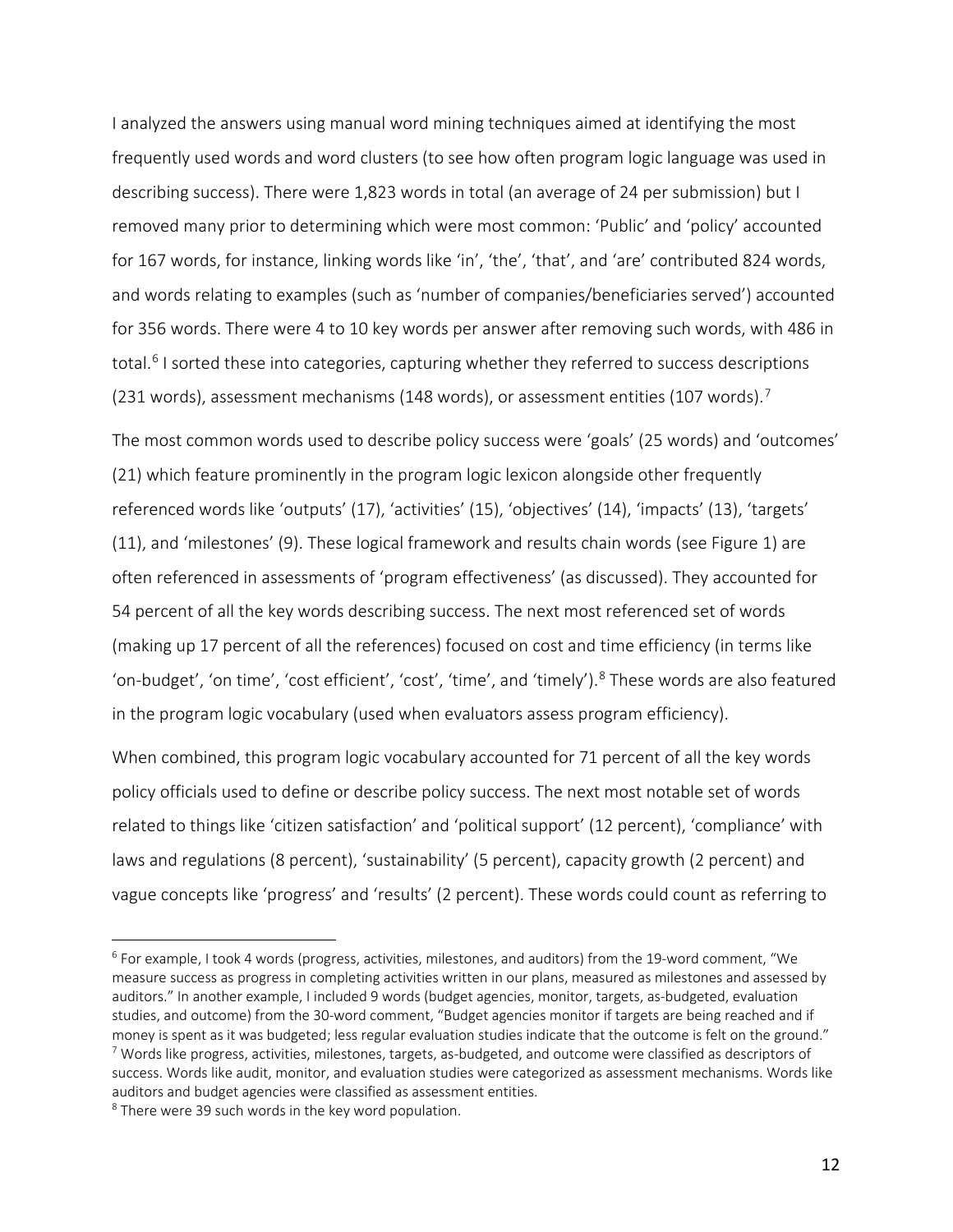non-program logics—like political, process, and endurance logics. They only make up 29 percent of total references (at most), however, and are thus dominated by program logic references.

#### How do policy processes define success?

I captured policy officials' words about the processes and actors involved in assessing policy success; to identify the material practices and organizations shaping their definitions of success. The average response offered about three words to identify these processes and actors. These words referenced 'budgeting', 'planning', 'contracting', 'monitoring', 'reporting', 'auditing', and 'evaluation' processes conducted by 'budget entities', 'audit agencies', 'evaluation' bodies and external 'evaluators'. The most referenced processes and actors were 'budgets' and 'budget agencies' and 'evaluation' and 'evaluators'—with words related to each combining to comprise 83 percent and 87 percent of references to assessment mechanisms and entities.<sup>[9](#page-13-0)</sup>

These findings are not surprising; budget and evaluation processes and actors often influence the way people think and behave. One does wonder how and why this budget and evaluation influence seems to favor a program logic of policy success, however: Do budget and evaluation systems in governments and policy organizations embed program logic language and practice? I drew on various sources to engage this question, focusing primarily on evidence provided in the 2018 Organization for Economic Cooperation and Development (OECD) Performance Budgeting Survey and the 2020 OECD review of evaluation practices. These two sources offer information of the way OECD and some non-OECD countries plan for, resource, and evaluate policy work (OECD 2018, 2020).<sup>[10](#page-13-1)</sup> I accessed similar evidence on program and performance budgeting practices in 54 African countries in a 2013 survey by the Collaborative African Budget Reform Initiative (CABRI 2013) and by reviewing evaluation practices in four international development

<span id="page-13-1"></span><span id="page-13-0"></span><sup>&</sup>lt;sup>9</sup> A large share (39 percent) of the references to assessment mechanisms related to 'budget' processes (including reporting mechanisms), with a larger share (44 percent) identifying evaluation mechanisms as key. Similarly, 42 percent and 45 percent of terms used to identify assessment entities pointed to 'budget' and 'evaluation' bodies.  $10$  The Performance Budgeting Survey provides data from 34 OECD countries while the review of evaluation practices covers 42 countries (35 of which were in the OECD). Both rely on data collected about country systems in 2019/19.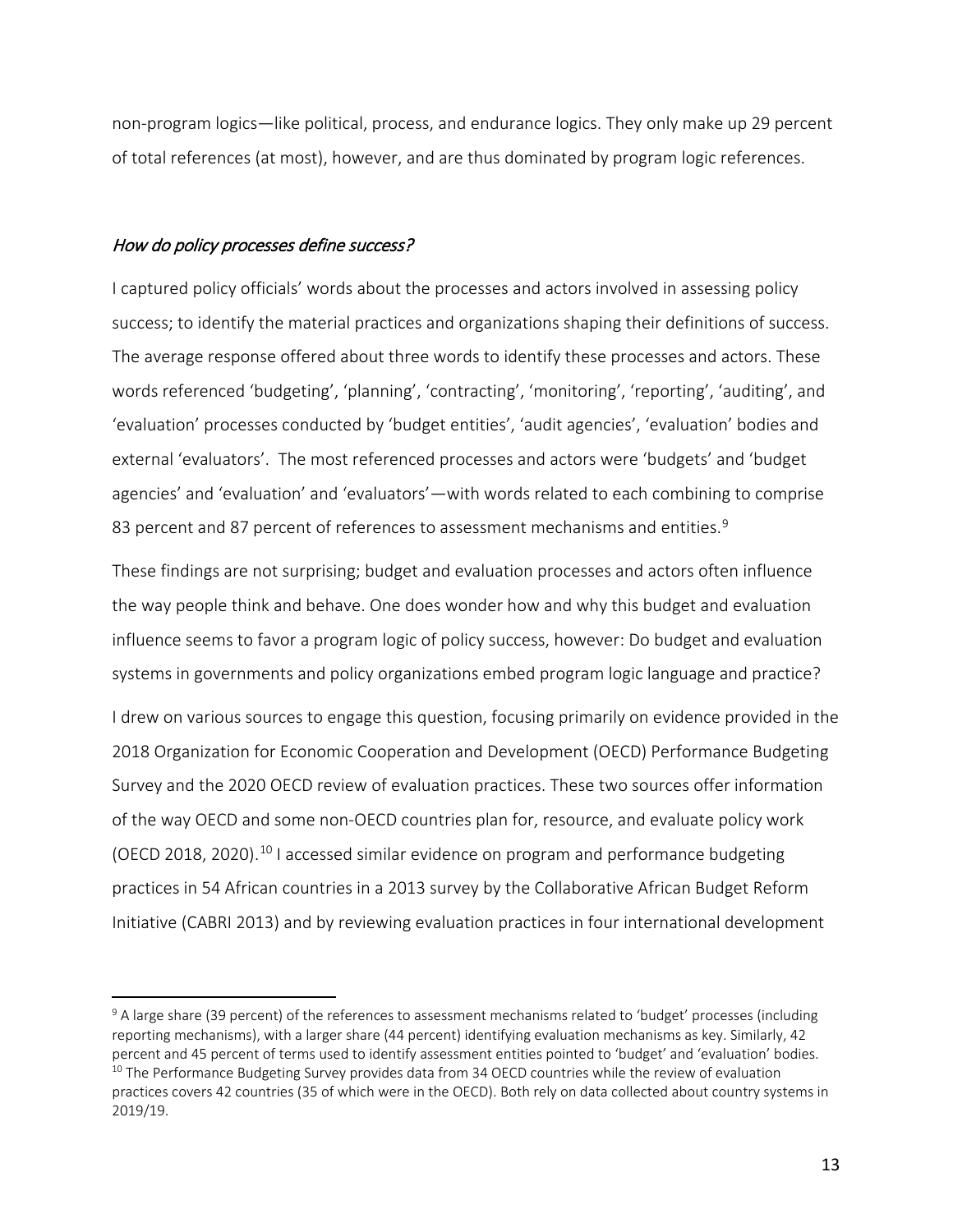entities working across the world.<sup>[11](#page-14-0)</sup> When considered together, these sources offered a view into the way budgeting and evaluation is done across a wide variety of countries. My aim was to see if this view revealed a common 'way' of doing budgeting and evaluation in these countries, and if that way fostered program logic more than other logics.

The first sign of a program logic comes through the way most countries' budgeting systems focus on high-level objectives and related goals (and the language they use in so doing). Survey results show, for instance, that governments in 82 percent of the 34 OECD countries have a national performance framework in place that 'spans all central government operations', and 79 percent of these countries use this framework to focus policies on 'clear national outcome goals'. Half of the countries also employ mechanisms to link sectoral 'output and outcome objectives' with these high-level national outcome goals, and Central Budget Authorities or other entities provide instructions on how to develop these sectoral objectives in over 80 percent of the governments. Further reinforcing the focus on high-level objectives as indicators of policy success, 64 percent of the countries produce annual reports 'on the achievement of national outcome goals'.

Program logic is also reflected in the processes countries use to allocate resources. Almost all OECD governments surveyed (88 percent) indicated having a performance budgeting framework in place to link budgets and objectives, with these frameworks entrenched in all countries' regulatory systems (mostly specified in organic budget laws or budget instructions). Most African countries also use such mechanisms, at least nominally, to allocate funds to programs focused on high-level objectives (with 65% of 54 African countries initiating—at least—a program or performance-based budgeting reform by 2013) (CABRI 2013, pp.23-27).

All these program and performance budgeting processes employ program logic language to describe resource allocations and link funds to objectives and goals. For instance, processes typically connect funds to 'inputs' (in 83 percent of African governments), 'activities' (in 75 percent of OECD countries), and 'outputs' and 'outcomes' (both captured by 71 percent of the

<span id="page-14-0"></span><sup>&</sup>lt;sup>11</sup> Including the African Development Bank, Asian Development Bank (ADB), Inter-American Development Bank (IADB), and World Bank (WB).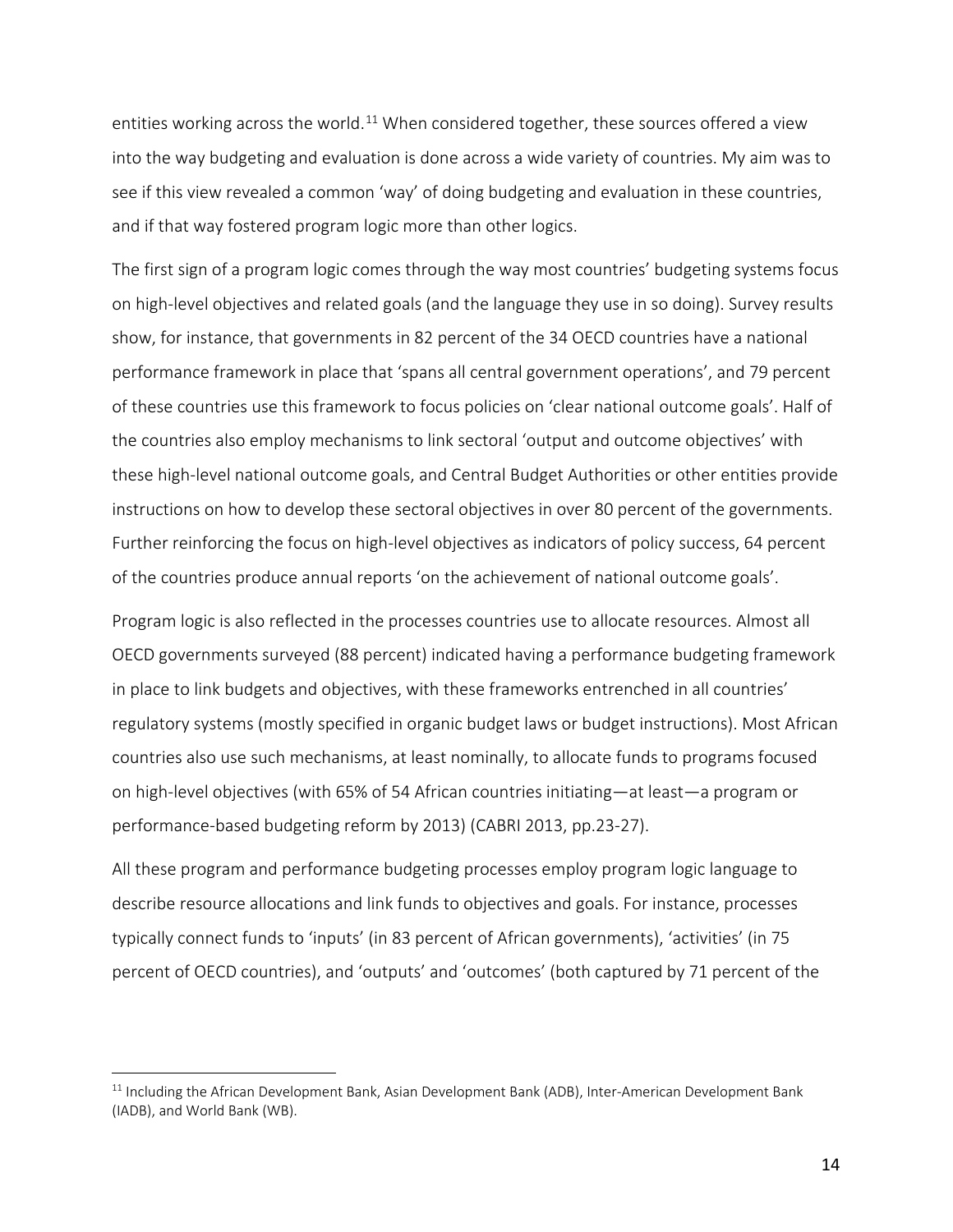OECD governments).[12](#page-15-0) There is much less frequent use of words associated with alternative logics when allocating resources:<sup>[13](#page-15-1)</sup> Only 21 percent of OECD countries in the sample focus on 'citizen satisfaction' (suggesting a 'political logic') when describing public resource use; 7 percent include 'trust in government' indicators (related to 'process logic'); 11 and 18 percent link funds to 'innovation' or the uptake of 'e-government' (potential 'endurance logic' concerns); and 14 percent incorporate 'poverty and equity' measures (evincing a 'distributional' or 'fairness' logic).

We also see program logic words and practices embedded in the way policy work is evaluated in governments and other policy organizations. To start, most of the definitions OECD countries provided of 'policy evaluation' (in the survey on evaluation) identified 'programs' as the main type of policy intervention evaluated.<sup>[14](#page-15-2)</sup> These countries also demonstrated a shared program logic terminology in their evaluations processes, with 97 percent evaluating 'outcomes', 93 percent evaluating 'outputs', 86 percent evaluating 'impacts', 83 percent evaluating 'inputs', and 79 percent evaluating 'process' (a term that often refers to 'activities'). The most common criteria for success mentioned in definitions of evaluation were also drawn from the program logic lexicon, with 'effectiveness', 'efficiency', 'relevance', and 'impact' standing out in the evaluations survey (OECD 2020, p.11). Results from the 2018 OECD performance budgeting survey suggest that 68, 62, and 68 percent of governments assess 'relevance', 'efficiency', and 'effectiveness' when evaluating policy success. These are program logic words and constructs.[15](#page-15-3)

African countries also focus on program logic metrics (and constructs) when evaluating success, with 'effectiveness', 'timeliness', and 'cost efficiency' emphasized in 67, 58, and 42 percent of

<span id="page-15-0"></span><sup>&</sup>lt;sup>12</sup> The OECD performance-budget data referred to relates to the number of countries that have performance-based systems and answered positively when asked, 'What is the approximate overall percentage breakdown of the different types of performance information used in budget submissions,' to activities, outputs, and outcomes?<br><sup>13</sup> The OECD performance-budget survey data referred to relates to the number of countries that have

<span id="page-15-1"></span>performance-based systems and answered positively when asked, 'To what extent are the following indicators, related to cross cutting or thematic objectives of government, reflected in the budget?' Citizen satisfaction, Trust in government, Innovation, E-government, and Poverty and Equity.

<span id="page-15-2"></span><sup>&</sup>lt;sup>14</sup> A total of 27 of the 42 countries answering the OECD evaluation survey (OECD 2020) described having formal definitions of 'policy evaluation'. Fourteen of these definitions (52 percent) identified 'programs' as the type of public intervention the government evaluates.

<span id="page-15-3"></span><sup>&</sup>lt;sup>15</sup> The OECD performance-budget survey data referred to relates to the number of countries that answered 'always' or 'usually' when asked, 'How frequently are the following elements included in the scope of evaluations?' 'Design of the programme, including relevance, choice of indicators, targets etc', 'Programme efficiency', and 'Programme effectiveness/impact'.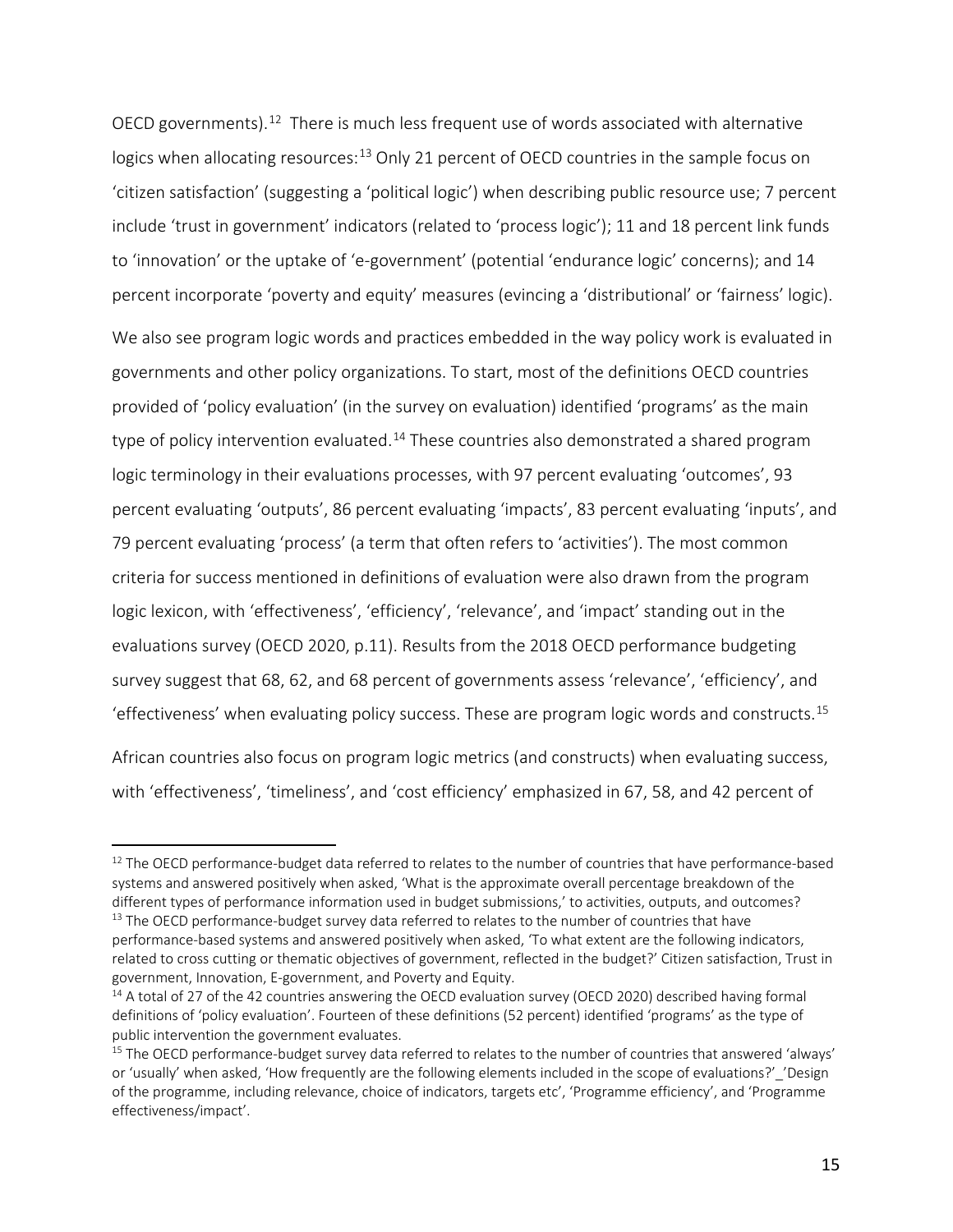the African governments' program and performance budgets reviewed in the 2013 analysis (CABRI 2013, p.25). These are also the core metrics assessed in the world's largest international development organizations, responsible for financing policy interventions across the globe. For example, the World Bank evaluates success in the projects it funds by considering "the extent to which the project's major relevant objectives were achieved, or are expected to be achieved, efficiently," deriving an "outcome rating" by assessing "the relevance of objectives, efficacy in achieving each objective [where efficacy and effectiveness are similar], and efficiency" (World Bank 2017, p.39, see also World Bank 2021, p.84). The African, Asian, and Inter-American Development Banks calculate project success scores similarly, aggregating ratings for four core criteria—relevance, effectiveness, efficiency, and sustainability (Asian Development Bank (ADB) 2016, p.28, Inter-American Development Bank (IDB) 2019, African Development Bank (AfDB) 2021, p.5). The ADB weights all criteria equally, but the IDB gives effectiveness twice the weight of other criteria (essentially emphasizing the goal performance of policy work).

The commonness of relevance, effectiveness, and efficiency criteria point to a dominant program logic of policy success in policy organizations. Sustainability metrics used in the ADB, AfDB, and IDB suggest an alternative 'endurance' logic is also proving influential; but these metrics account for 25 percent of success scores (at most) in these three organizations, do not affect World Bank assessments, and are uncommon in governments (with only 4 out of 27 OECD countries referring to sustainability in defining evaluation (OECD 2020, p.11)). Other logics are also represented in development bank evaluations, including long-term impact (related to the 'endurance' logic), bank, borrower and implementation agency performance, and monitoring and evaluation quality (evincing a 'process' logic). These metrics are not, however, included in these organizations' project success scores, because they are not considered 'core' concerns.

The organizations' 'core' concerns are dominated by a program logic definition of success—as efficiently meeting goals stakeholders view as relevant (captured as relevance, effectiveness, and efficiency). Not coincidentally, these are also the concerns policy officials view as core (at least in my survey), supporting the idea that program logic dominates how policy officials think and do policy work and (or maybe because of) how policy organizations structure processes to foster the way policy officials think about and do policy work.

16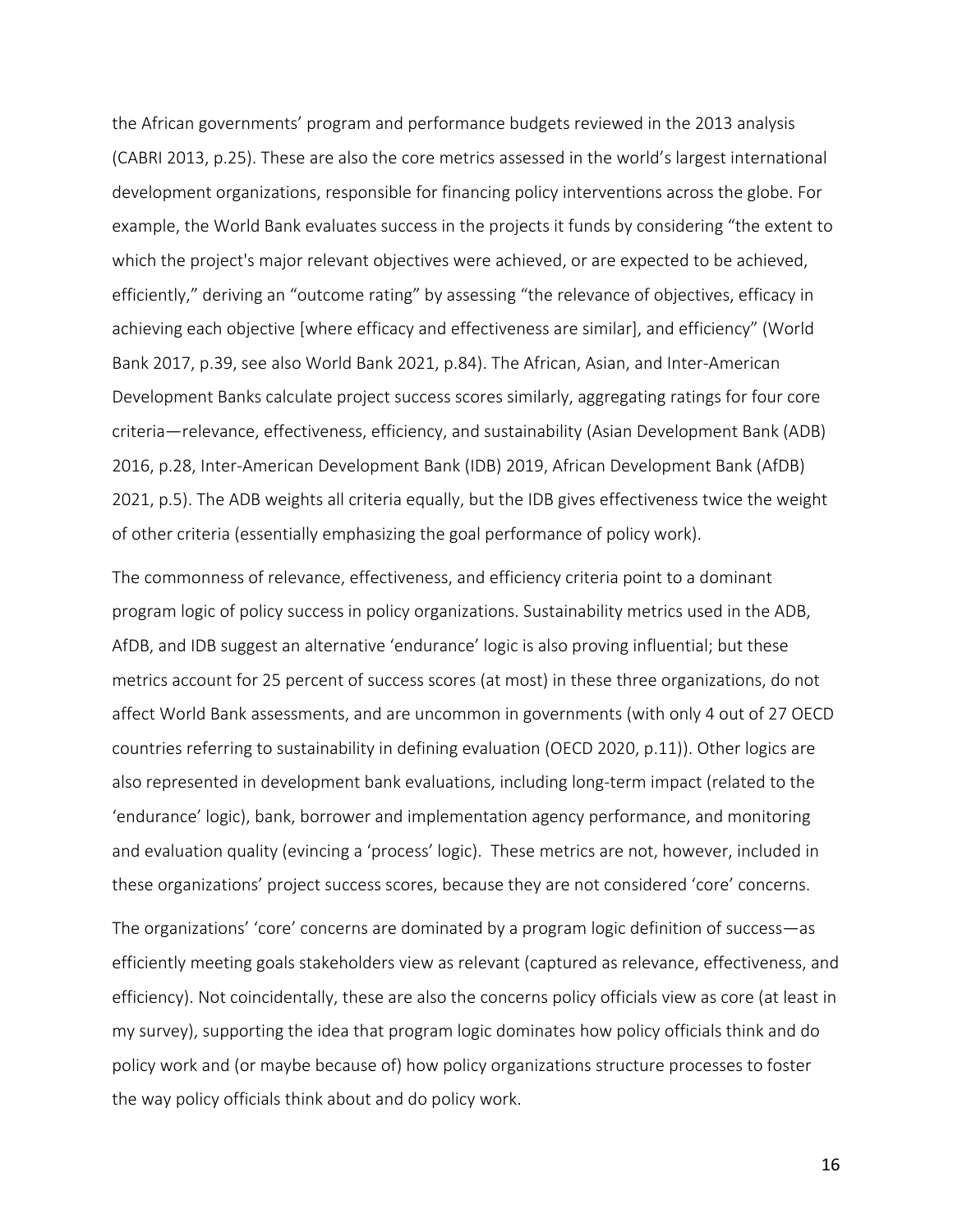## **Conclusion**

I started this paper raising questions that policy officials need to answer when doing their work: 'What does public policy success mean?' 'How should policy work be structured to achieve success?' I explained that I developed a way of responding to these questions early in my career, and saw that strategy emerge as an established 'program logic' for fellow policy workers to refer to when doing their work. According to such logic, public policy success is achieved by efficiently meeting goals that stakeholders view as relevant, where work focuses on impacting specific highlevel objectives through programs that deliver promised time-sensitive outputs and outcomes according to a clear, logical plan. I argued that this program logic has become dominant in the global policy community, providing policy officials with a defining script for their work; or telling them, 'This is how to think about and achieve public policy success'.

Section two offered evidence that program logic is indeed dominant in the global policy community, even if other ways of thinking about policy success and work exist (promoting 'political', 'process', 'endurance', and 'distributional' definitions of success and ideas on achieving such). I analyzed a survey of policy officials across the world and found that they had similar program logic ideas on how to define policy success, used the same program logic language to describe these ideas, and pointed to the same program logic mechanisms and organizational actors when identifying how success was assessed. I also analyzed surveys of performance budgeting and policy evaluation in a variety of governments and development organizations and found that the mechanisms and language in use were very similar across very different contexts and routinely reflected the dominance of program logic.

I recognize that the survey of officials focused on a relatively small sample, and that the surveys of governments I reviewed centered on only some mechanisms and was heavily influenced by richer OECD countries. Some might suggest that these factors limit the view I have on policy work. I disagree. I believe that the smaller sample of officials is appropriate for this research; it is small because it is targeted, capturing the thoughts of practitioners I know work in the arena, and from a wide-enough variety of contexts. As a result, evidence derived from the survey is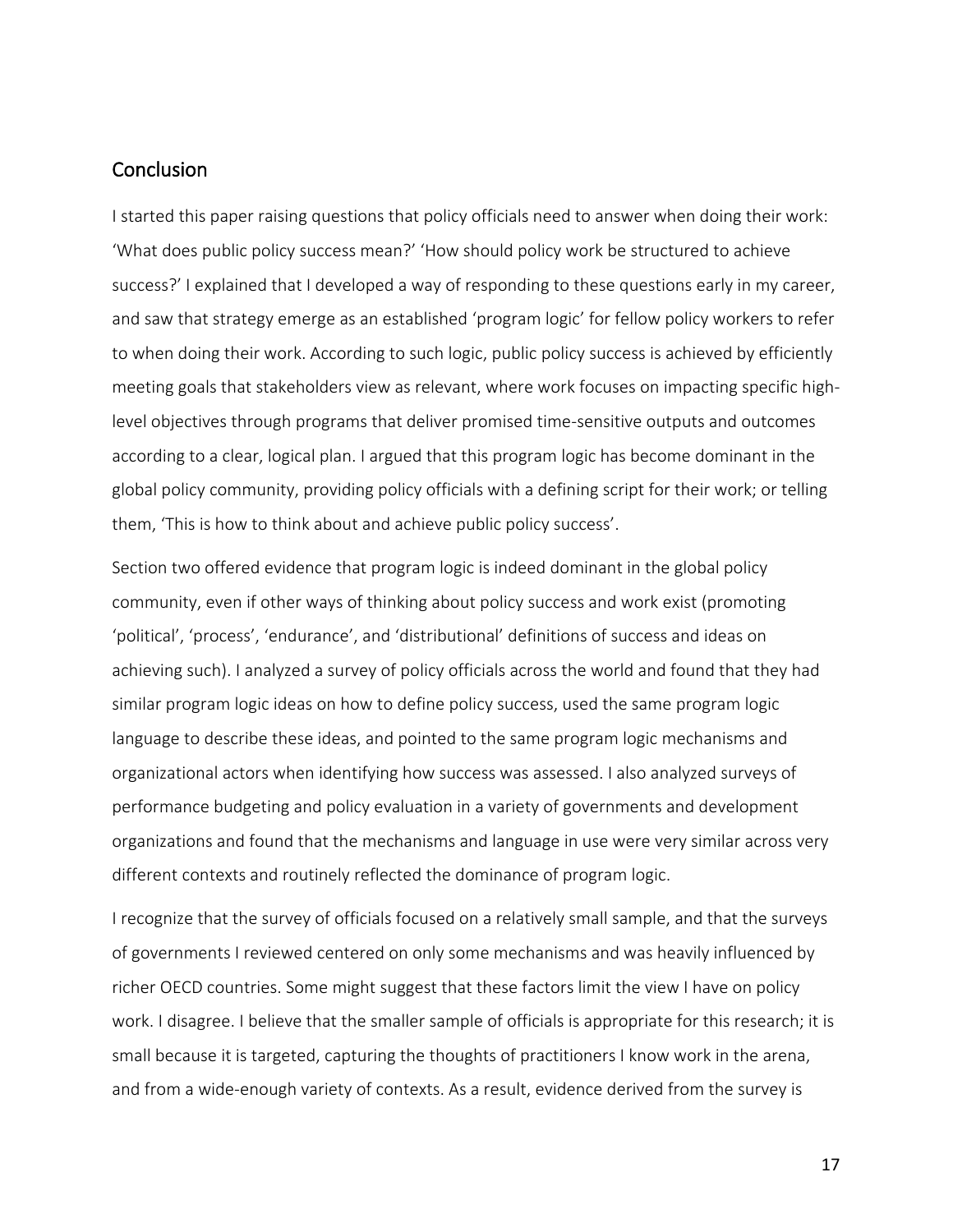sufficient to show that officials across regions as different as Africa, Europe, North America, and the Middle East use the same language to describe success, and assess success in similar ways. Additionally, I focused on budget and evaluation mechanisms because the officials named these as the key processes involved in defining and assessing policy success; and I reflect on practice that extends beyond OECD countries (also including evidence of how African country budget systems work, for instance, and how international development organizations evaluate policy engagements). This evidence demonstrates that the tools governments use to allocate resources to policy work and to determine if that work is successful are also similar, using the same language and metrics to frame and report on policy work and results.

Most notably, the language and mechanisms arising from my analysis of government systems echo the words and practices offered by policy officials. This points to a significant influence of program logic in the public policy community, and a dominant 'program logic' way of thinking about policy success and about doing policy work.

I do not think we would have identified such program logic dominance even twenty years ago. This logic—and the tools and language associated with it—were emergent at the time and being introduced in reforms across the world. I have written a lot about such efforts, in areas like external audit (Andrews 2001) and budgeting (Andrews and Turkewitz 2005, Ronsholt and Andrews 2005). Reforms in these and other areas were often introduced in response to what might now be called dysfunctional logics in policy processes or the dominance of pernicious versions of political and process logics (where policy success in many contexts seemed to center on only ensuring political patrons got re-elected or helping policy officials maintain bureaucratic compliance so as to never face any blame for policy failures). At the time, reforms aimed at introducing a program logic were seemingly thwarted by these stronger incumbent logics, and many interventions did little more than add weak logic layers—with thin program logics sitting on top of thick incumbent logics and being dominated by such (Andrews 2013). Andrews and Hill (2003, p.135) write about this in describing the state of performance-based budgeting (PBB) reforms in United States:

"While most states are implementing PBB reforms, few show any evidence of direct behavioral changes resulting from such reforms—either in terms of the development of, or

18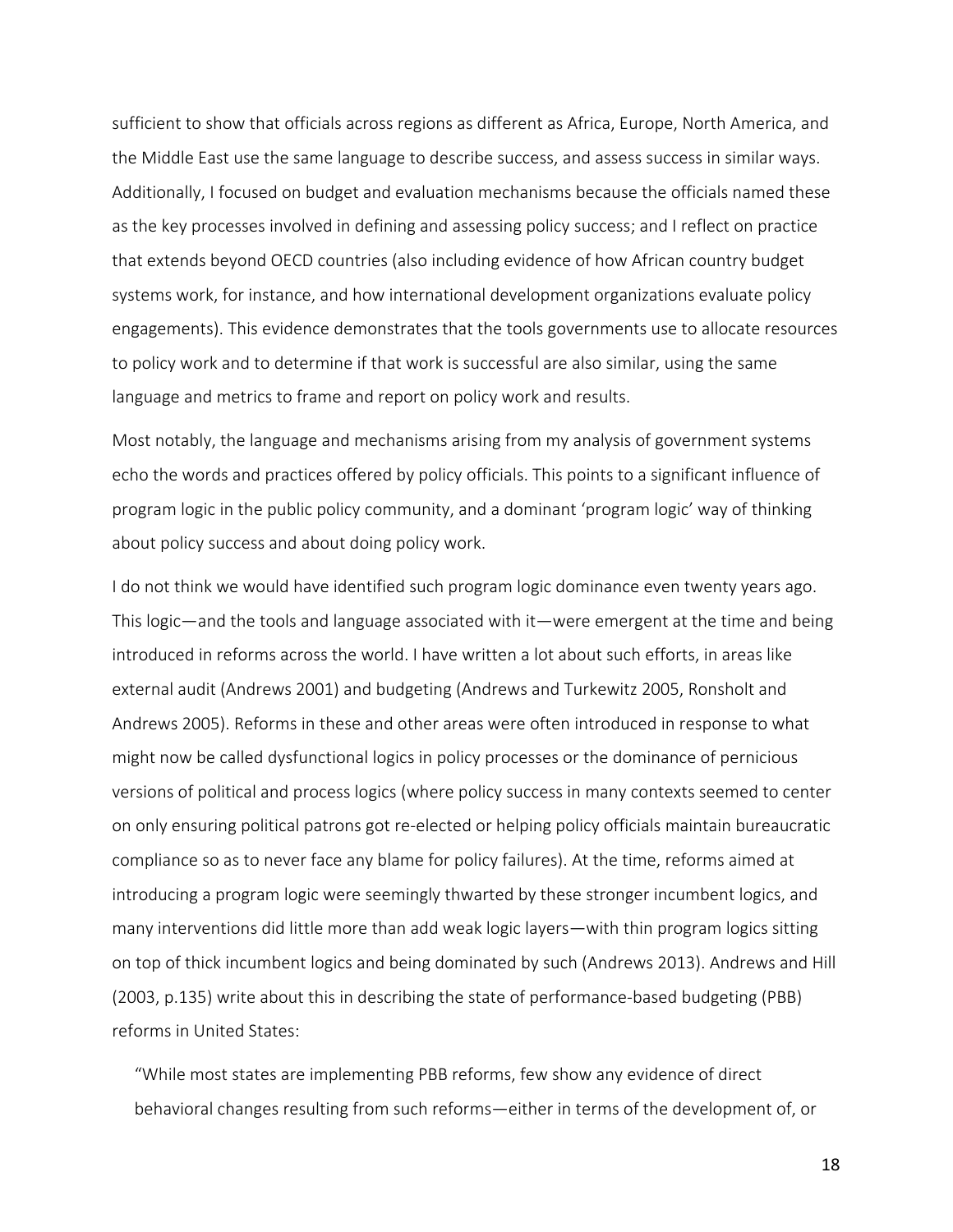response to, new performance-based incentives, or allocations that are linked to performance. The explanation offered is that PBB approaches are implemented in addition to traditional approaches, resulting in the traditional approaches dominating PBB."

The evidence discussed here suggests that PBB and other reforms are no longer mere additions to 'traditional approaches' and logics, and that the global policy community now thinks about and does policy work quite differently. It appears that a program logic now dominates this community, reflected in the way policy officials think and talk about policy success and work, in the processes and mechanisms commonly used to structure this work, and in what policy organizations require (in laws, regulations, and norms) from policy officials and their work. As Figure 2 shows, these ways of thinking, talking, structuring, and requiring interact to emphasize and reinforce the program logic we now see as dominant, which also reflects a slew of academic and professional influences that have arguably informed the adoption of a more programoriented policy approach across the world over the last few decades. It may have taken time, but these elements now align to support a dominant program logic in the global policy community.

Figure 2. Essential elements of a community logic?



*Source:* Author's original work.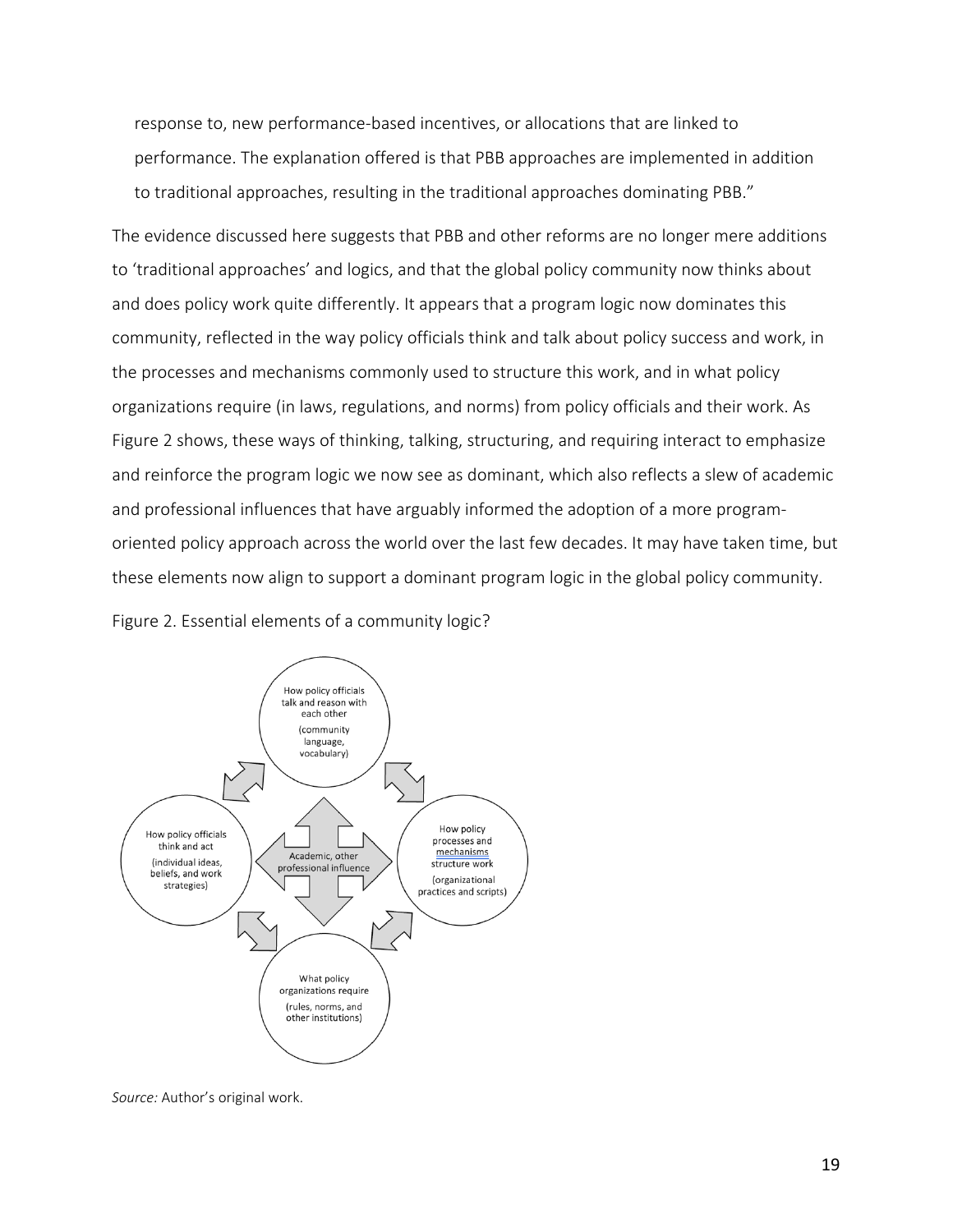I see the dominance of program logic as positive, and the result of what many people have tried to effect through decades of program and performance-based reforms. The program logic helps policy officials and organizations to answer questions about how they identify what success means and how they will manage towards success. These answers evince a way of thinking that seems inherently legitimate and focused on achieving high-level objectives in sensible ways. The answers also seem practical and suited to the challenges and constraints of working in public organizations. The answers are also supported by, and even reflective of, modern processes that embed this way of thinking and doing in government organizations and systems. They can be called evidence-based, scientific, rational, and responsive to the problems and needs of society.

I also believe that the dominance of program logic raises questions for the global policy community, however. One line of questions asks if the logic has established ways of working that constrain flexibility and make policy organizations less nimble than they need to be to address complex challenges. This questioning is raised in active discussions—especially in the international development community—about the suitability of focusing on 'relevance, effectiveness, and efficiency' in policy evaluation,  $16$  and of using tools like the LogFrame and Theory of Change in policy design and management.<sup>[17](#page-20-1)</sup> Such discussions tend to focus on tweaking the processes and mechanisms of structuring the work, while treating the core program logic as accepted or that might need marginal improvement but essentially offers the right answers to most concerns one might have about achieving policy success. As evidence, consider a 2017 exchange between Caroline Heider, then Director General of Evaluation at the World Bank Group and Hans Lundgren, then-Manager of the OECD/DAC Network on Development Evaluation (IEG 2017): In offering a critical reflection on established ways of evaluating projects, Heider notes, "These approaches [need] to become more dynamic, adopt methods that capture complexity and unintended effects [and] there is a need to assess the adaptiveness of project management"; Lundgren responds guardedly, suggesting caution in

<span id="page-20-1"></span><span id="page-20-0"></span><sup>&</sup>lt;sup>16</sup> See this discussion in IEG (2017).<br><sup>17</sup> Consider discussions on theory of change and logical framework tools (https://tools4dev.org/resources/theory-ofchange-vs-logical-framework-whats-the-difference-in-practice/), and on if programmatic tools can help to 'do development differently' (https://asiafoundation.org/2014/12/10/can-theories-of-change-help-us-do-developmentdifferently/; https://www.ipat-interpeace.org/wp-content/uploads/2015/10/2015\_10\_12\_Effective\_Advising\_How-Doing Development Differently.pdf).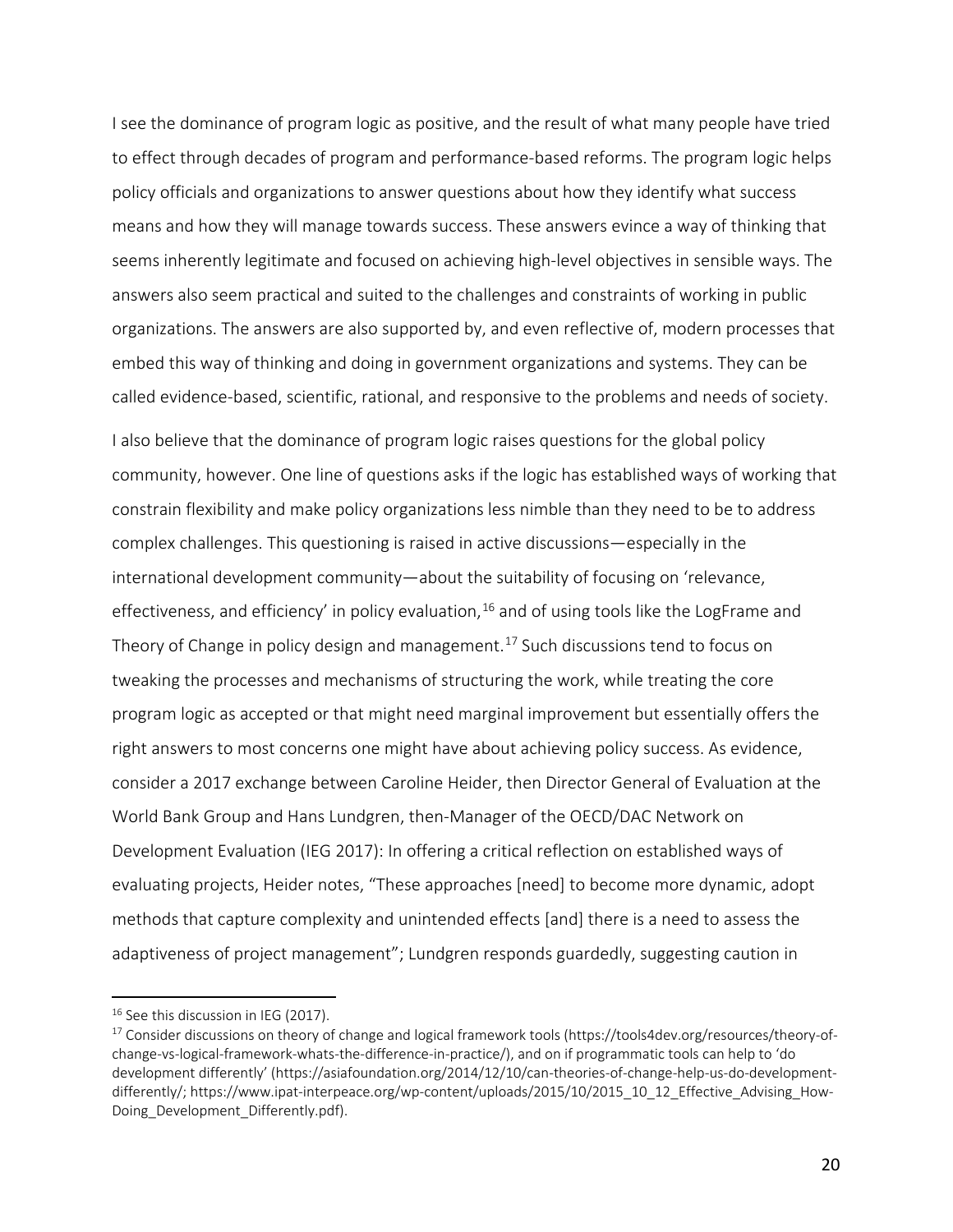suggesting change: "I am personally open to look again at the criteria and see how they can be refreshed. But before throwing the adolescent out with the bathwater – the criteria have been in place for fifteen years now and not a baby anymore – we should reflect on what we can build on and the fact that since they have such a wide-spread use many consider them useful in practical work"; Heider concurs, advocating improvement less than change: "True. It is not a matter of throwing the criteria out and starting all over. But, as evaluators we should take stock of how well they have worked and how they can be improved."

This kind of discussion raises a second line of questioning about the dominance of program logic: Is this logic fostering groupthink or even what one might call 'group-do' in the global public policy community—especially about what policy success involves and how success is achieved? The term 'groupthink' depicts the way a desire for, or tendency towards, harmony or conformity in a group or community can foster premature consensus seeking and result in sub-optimal decisions or other outcomes (Janis 1982). It manifests where a group or community believes it has the answer to a problem, collectively rationalized as 'the way' of thinking or acting, and where this answer is not subject to the kind of analysis or critique needed for significant improvement. This is not a problem if 'the answer' that a community agrees on is sufficient not for the questions posed (or problems faced), but where 'the answer' has limits, one should expect that decisions and results will also be limited. Drawing on this perspective, I finish by asking if program logic has become so dominant in the global public policy community that it fosters such groupthink—and maybe even group-do (where 'the answer' defines policy thinking and action)—and if there are costs to this in terms of the decisions governments and other policy organizations make and the results they achieve? This question stems from the observation that program logic centers on the achievement of medium-term goals that can be defined and measured, subjected to a logical planning process where we know enough to identify the inputs needed and to link these to outputs and outcomes; and where relevance, effectiveness, and efficiency metrics capture success. What happens with policies in which success can only be assessed in the long run (like climate change)? Or where we lack the information to know the resources needed or the links between inputs and outputs and outcomes? Or where alternative logics define the success we really need (in concepts like 'citizen

21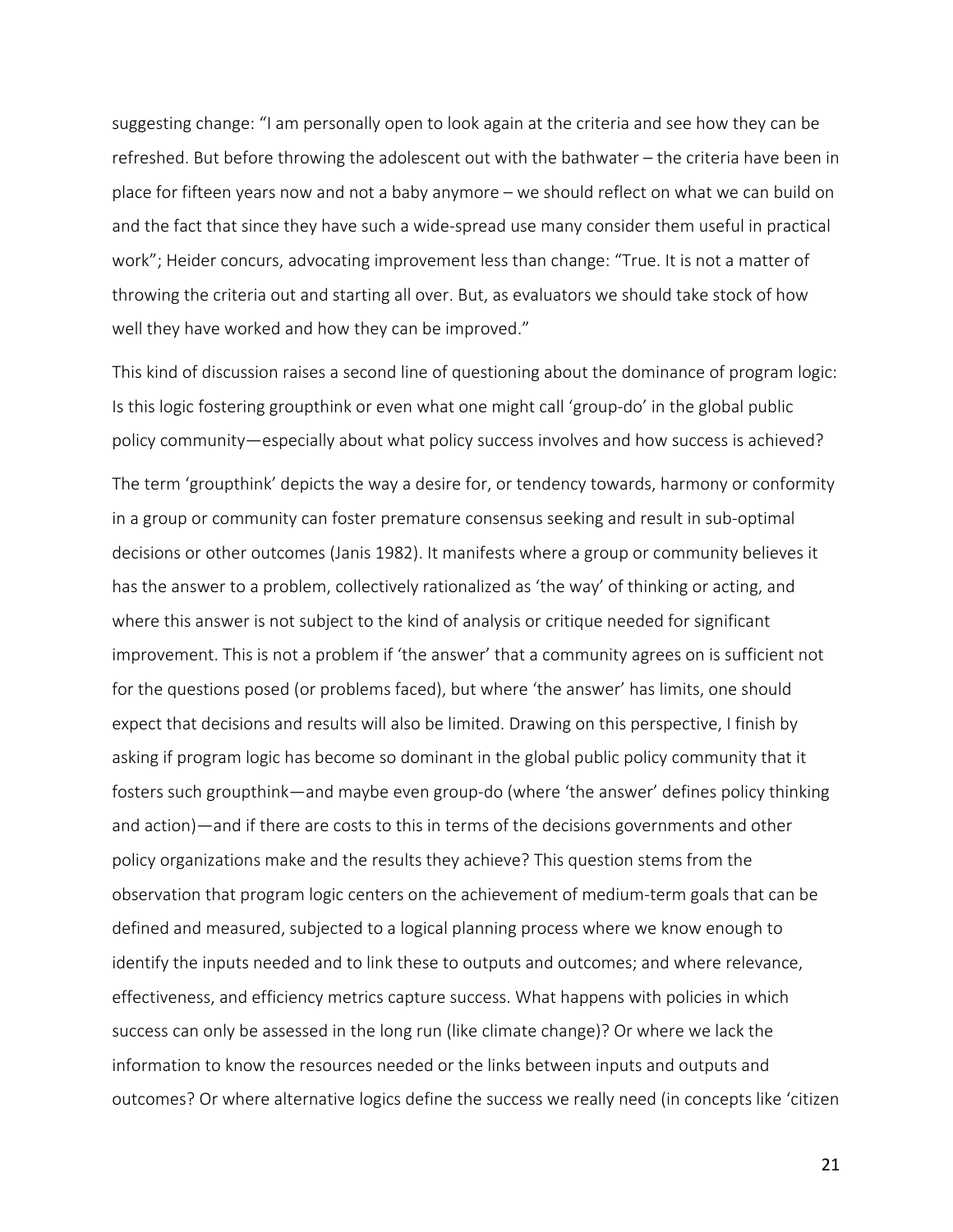satisfaction', 'trust in government' and 'equity')? Is program logic enough to think about and achieve public policy success in these situations?

## References

Abegunde, O., 2015. Public Policy and Development in Developing Nations: Selected Cases. Xlibris Corporation.

Akroyd, D., 1995. Steps towards the adoption of the Logical Framework Approach in the African Development Bank: some illustrations for agricultural sector projects. Project Appraisal, 10(1), pp.19-30.

African Development Bank. 2021. Synthesis Report on the Validation of 2019 Project Completion Reports. Côte d'Ivoire: African Development Bank.

https://www.afdb.org/en/documents/synthesis-report-validation-2019-project-completionreports

Andrews, M. 2001. Adjusting external audits to facilitate results-oriented government

International Journal of Government Auditing, 28(2), pp.10-13.

Andrews, M., 2013. The limits of institutional reform in development: Changing rules for realistic solutions. New York: Cambridge University Press.

Andrews, M., Pritchett, L. and Woolcock, M., 2017. Building state capability: Evidence, analysis, action. London: Oxford University Press.

Andrews, M., 2021. Successful Failure in Public Policy Work. CID Faculty Working Paper Series Number 402. Cambridge, MA: Harvard Center for International Development.

Andrews, M. and Hill, H. 2003. The Impact of Traditional Budgeting Systems on the Effectiveness of Performance-Based Budgeting: A Different Viewpoint on Recent Findings, International Journal of Public Administration, 26(2), pp.135-155.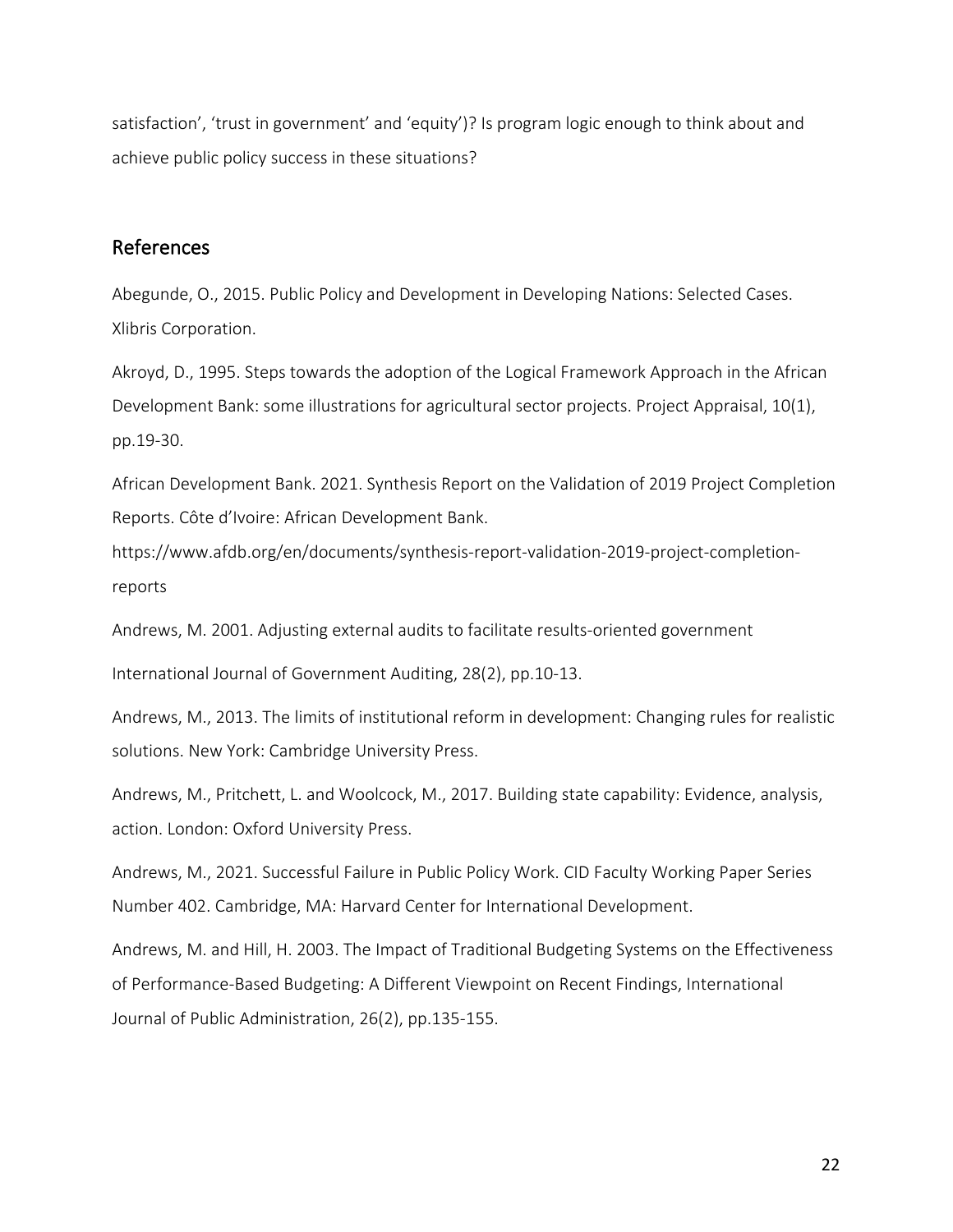Andrews, M., and Turkewitz, J. 2005. Introduction to Symposium on Budgeting and Financial Management Reform Implementation, International Journal of Public Administration, 28(3-4), pp.203-211.

Asian Development Bank. 2016. Guidelines for the Evaluation of Public Sector Operations. Manilla: ADB.https://www.adb.org/sites/default/files/institutional-document/32516/guidelinesevaluation-public-sector.pdf

Belair-Gagnon, V., Lewis, S.C., Agur, C., 2020. Failure to Launch: Competing Institutional Logics, Intrapreneurship, and the Case of Chatbots, Journal of Computer-Mediated Communication, 25(4), pp. 291–306.

Bovens, M.A., T'Hart, P. and Peters, B.G. eds., 2002. Success and failure in public governance: A comparative analysis. Edward Elgar Publishing.

Bradley, B.D., 1968. Program Budgeting. Rand Corporation. Santa Monica, CA.: Rand.

Bushnell, D.S., 1990. Input, process, output: A model for evaluating training. Training & Development Journal, 44(3), pp.41-44.

Center for Disease Control (CDC). Undated,a. Brief 1: Overview of Policy Evaluation. https://www.cdc.gov/injury/pdfs/policy/brief%201-a.pdf

Center for Disease Control (CDC). Undated,b. Developing and Using a Logic Model. https://www.cdc.gov/dhdsp/docs/logic\_model.pdf

Compton, M. and Hart, P.T. eds., 2019. Great policy successes. New York: Oxford University Press.

Cracknell, B.E., 1994. Monitoring and evaluation of public-sector investment in the UK. Project Appraisal, 9(4), pp.222-230.

Edvardsen, M., 1995. A Chinese Box Model of Planning. Association of European Schools of Planning (AESOP) Conference. Glasgow, Scotland.

Gasper, D., 2000. Evaluating the 'logical framework approach' towards learning-oriented development evaluation. Public administration and development, 20(1), pp.17-28.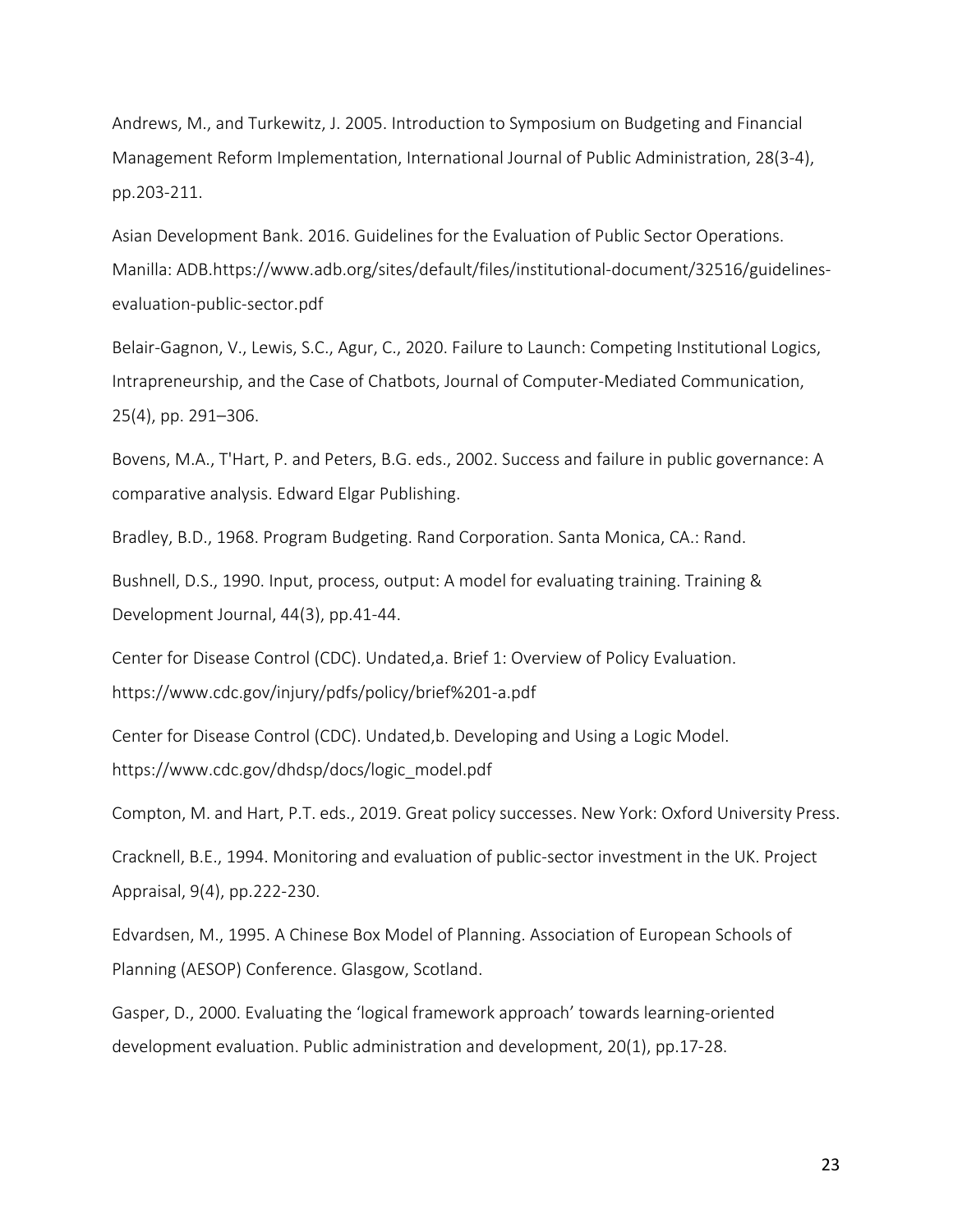Heinze, K. L., and Weber, K. 2016. Toward organizational pluralism: Institutional intrapreneurship in integrative medicine. Organizational Science, 27(1), 1–23.

IADB (Inter-American Development Bank). 2019. OVE ́s Review of Project Completion Reports (PCRs) and Expanded Supervision Reports (XSRs)-2018/2019 Validation Cycle. Washington, D.C.: Inter-American Development Bank.

https://publications.iadb.org/publications/english/document/OVEs\_Review\_of\_Project\_Complet ion Reports PCRs and Expanded Supervision Reports XSRs -

\_20182019\_Validation\_Cycle\_en.pdf

IEG. 2017. Conversations: the Future of Development Evaluation. Washington, D.C.: World Bank Independent Evaluation Group. https://ieg.worldbankgroup.org/news/conversations-futuredevelopment-evaluation

Jackson, P.M., 1993. Public service performance evaluation: a strategic perspective. Public money & management, 13(4), pp.9-14.

Janis IL. 1982. Groupthink: psychological studies of policy decisions and fiascoes. 2nd ed. Boston: Houghton Mifflin.

Kaufman, R., 1988. Preparing useful performance indicators. Training & Development Journal, 42(9), pp.80-84.

McConnell, A., 2010. Policy success, policy failure and grey areas in-between. Journal of public policy, 30(3), pp.345-362.

McLaughlin, J.A. and Jordan, G.B., 1999. Logic models: a tool for telling your programs performance story. Evaluation and program planning, 22(1), pp.65-72.

Nancholas, S., 1998. A logical framework. Health policy and Planning, 13(2), pp.189-193.

Newman, J. and Head, B.W., 2015. Categories of failure in climate change mitigation policy in Australia. Public Policy and Administration, 30(3-4), pp.342-358.

Novick, D., 1968. The origin and history of program budgeting. California Management Review, 11(1), pp.7-12.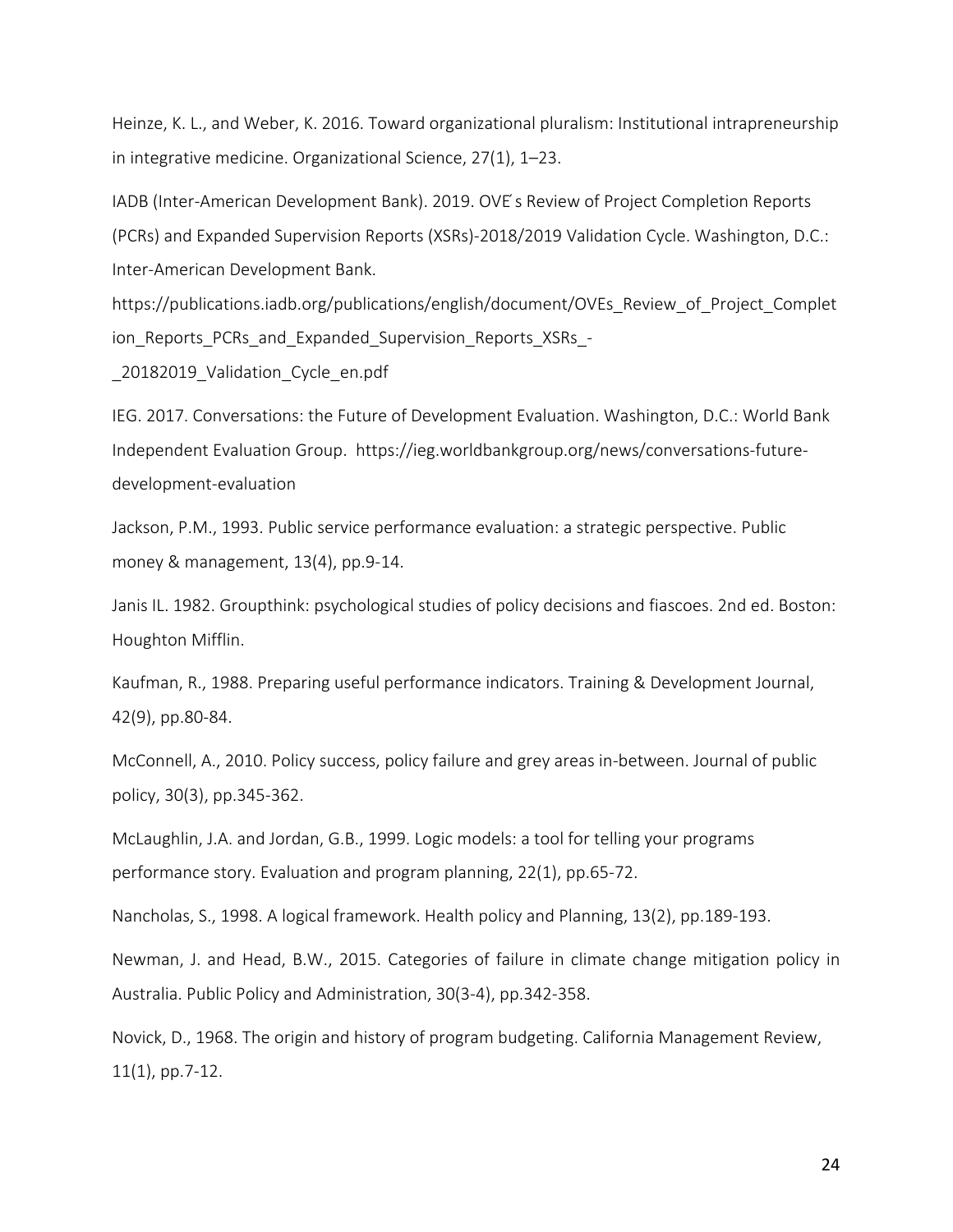OECD. 1991. Principles for Evaluation of Development Assistance. Paris: OECD.

OECD. 1998. Review of the DAC Principles for Evaluation of Development Assistance, paper prepared for the Development Co-operation Directorate, OECD, Paris. http://www.oecd.org/derec/dacnetwork/35343480.pdf, accessed March 2013.

OECD. 2018. International Database of Performance Budgeting, 2018. Paris: OECD. https://qdd.oecd.org/subject.aspx?Subject=PB\_2018

OECD. 2020. How Can Governments Leverage Policy Evaluation to Improve Evidence Informed Policy Making? Highlights from an OECD comparative study. Paris: OECD.

Public Service Commission (PSC), 2008, Basic concepts in monitoring and evaluation, p. 42, viewed 20 March 2017, from http://www.psc.gov.za/documents/docs/guidelines/ PSC%206%20in%20one.pdf

Ronsholt, F.E. and Andrews, M., 2005. "Getting it together"… or Not. An analysis of the early period of Tanzania's move towards adopting performance management systems. International Journal of Public Administration, 28(3-4), pp.313-336.

Rush, B. and Ogborne, A., 1991. Program logic models: expanding their role and structure for program planning and evaluation. The Canadian Journal of Program Evaluation, 6(2), p.95.

Sanderson, I., 1996. Evaluation, learning and the effectiveness of public services: Towards a quality of public service model. International Journal of Public Sector Management. Vol 9.(5/6), pp. 90-108.

Shao, J., Müller, R. and Turner, J.R., 2012. Measuring program success. Project Management Journal, 43(1), pp.37-49.

Thornton, P. H. and Ocasio, W. 2008. Institutional Logics. In Greenwood, R., Oliver, C., Sahlin, K. and Suddaby, R. (Eds.) Handbook of Organizational Institutionalism, CA: Sage.

UNDAF. Undated. Theory of Change. https://unsdg.un.org/sites/default/files/UNDG-UNDAF-Companion-Pieces-7-Theory-of-Change.pdf